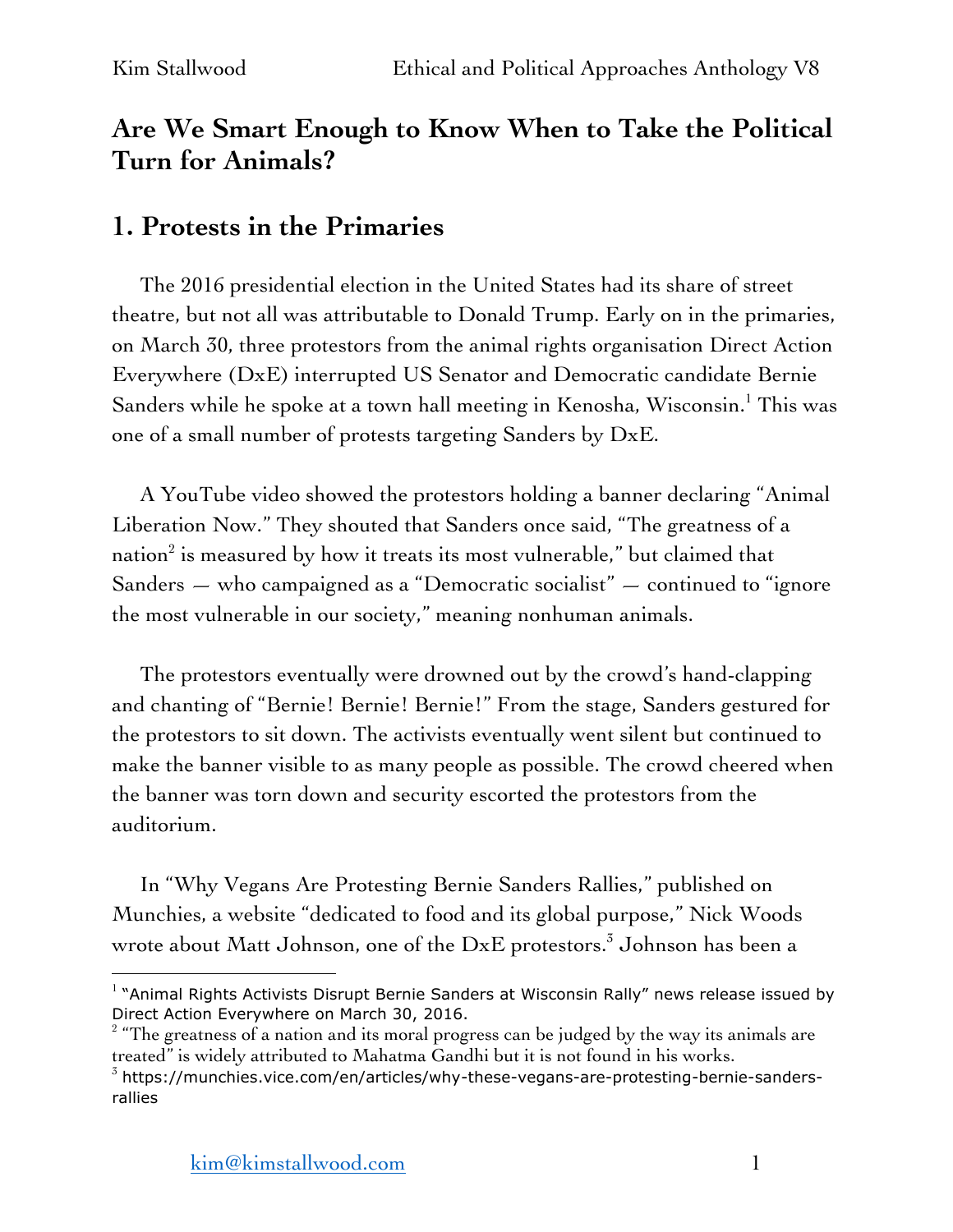"vegetarian since he was four-years-old, and vegan for the last three  $-$  no small feat for a trucker born and bred in 'the leading state for hog,' as he describes it."

"Matt sees the Kenosha protest not as an affront to the Sanders campaign," the article continues,

but a comment on alleged, deeply ingrained animal exploitation in American culture. He says the aim is to first get the issue on the table, and prevent it from being forgotten or silenced. Sanders, he says, as a progressive leader, needs to be held accountable for his support of farmers who slaughter animals, or contribute to their slaughter for food.

A MoveOn.com petition urged Sanders to "End your support for one of the most violent and corrupt industries in the world and commit, as a presidential nominee, to cutting all subsidies for animal agriculture!"4

The Democratic frontrunner and ultimate nominee, Hillary Clinton, was the subject of a similar action. At a campaign stop in Las Vegas in August, a small group of DxE protestors interrupted a rally by chanting and holding signs that read, "Until Every Animal is Free." Clinton did not address their concerns directly but stopped her speech to say, "Apparently these people are here to protest [Republican nominee Donald] Trump because Trump and his kids have killed a lot of animals. Thank you for making that point."5 She was referencing Trumps' two sons, who have been photographed on big game hunts in Africa.6 The activists, however, were referencing an open letter they issued to Clinton asking her to end subsidies to meat producers.<sup>7</sup> Trump was not the focus of any

 $4$  http://pac.petitions.moveon.org/sign/sen-sanders-end-your?source=none&fb\_test=0  $5$  http://www.nytimes.com/2016/08/05/us/politics/hillary-clinton-to-animal-rights-

protesters-trumps-have-killed-a-lot-of-animals.html?\_r=0

 $\frac{6}{6}$  http://www.nydailynews.com/entertainment/gossip/donald-trump-sons-fire-huntingphotos-posing-animal-carcasses-african-safari-article-1.1038101

https://medium.com/@kitty\_jones/open-letter-to-secretary-clinton-on-animal-rightsanimal-rights-series-293fe2b9f01a#.6s98l7mk0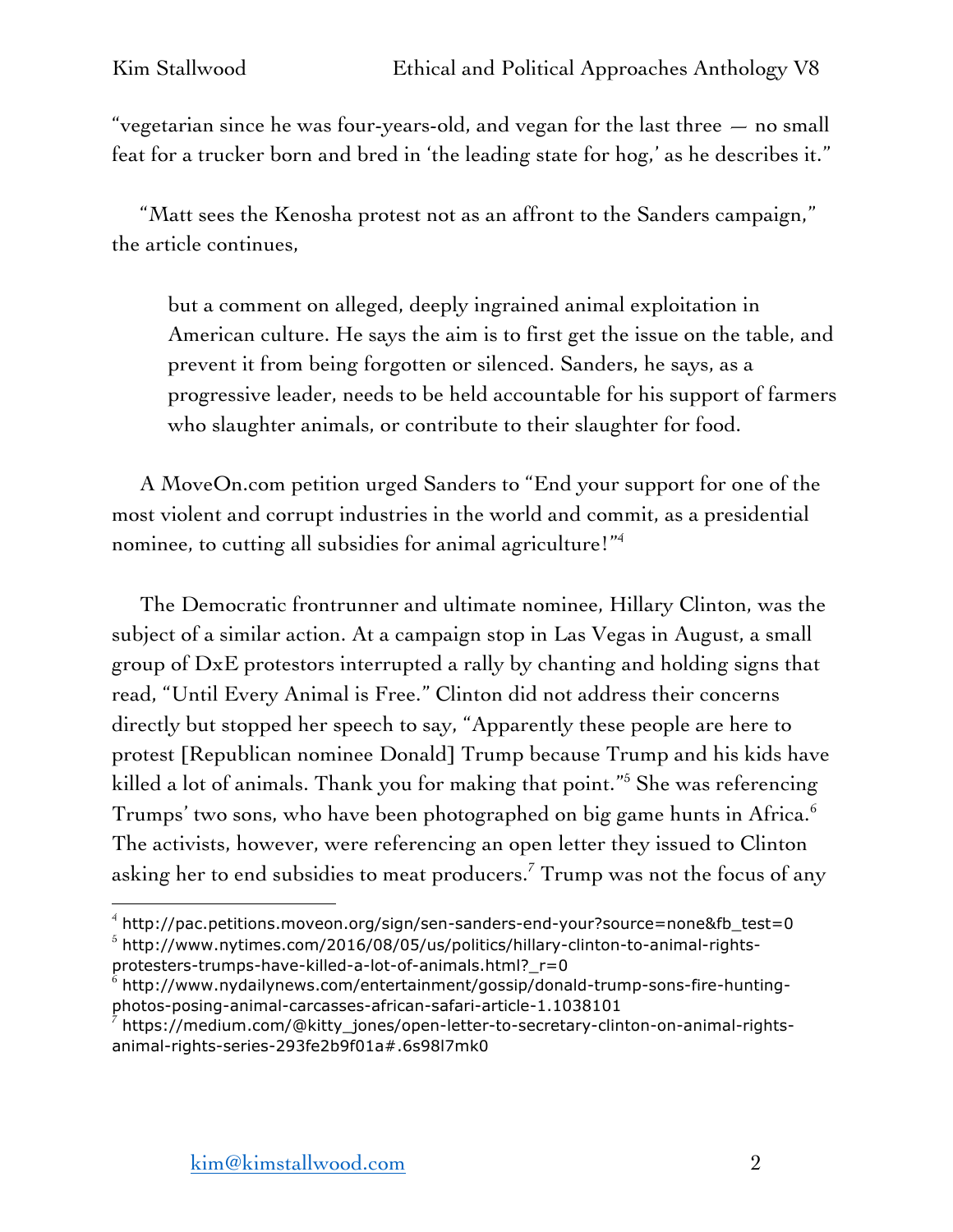DxE protests, although one DxE protestor briefly interrupted a rally held by Republican presidential candidate Ted Cruz.8

That these incidents occurred, and that they were covered by the mainstream American media amid a host of more human-centered campaign topics, raises the issue of how (and, indeed, whether) nonhuman animals are represented and discussed in world politics.

#### **2. The Key Questions to Ask**

As an animal rights activist and theorist with more than 40 years of personal commitment as a vegan and professional involvement with the international animal rights movement, I reflect upon the idea of a "political turn for animals." I understand its current meaning is to describe how the discussion of nonhumans in literature and debates is moving from ethics to political theory. But a theory is only as good as it is in practice. The political turn for animals has to be more than just theory; it must be also about the practice of animal advocacy. I wonder whether there is a *grand narrative* in animal rights advocacy to be found here. Have we reached a point in the social justice road where there is a sign that says, "This way to take the political turn for animals"?

At times it appears that the movement is gaining speed down the road toward our epic destination of freeing all species from the subjugation of our own. The goal is to secure moral rights for nonhuman animals and for that generally accepted wisdom and practice to be encoded into law as legal rights with meaningful and effective enforcement. But there are also times when I think we have slammed the movement into reverse and are hurtling backwards as fast and as far as we can go back up that road. There are even times when I think we do the impossible and go in opposite directions simultaneously. We stand still with the movement's wheels spinning up nothing but smoke.

 <sup>8</sup> https://www.youtube.com/watch?v=t8TE2LlzOXk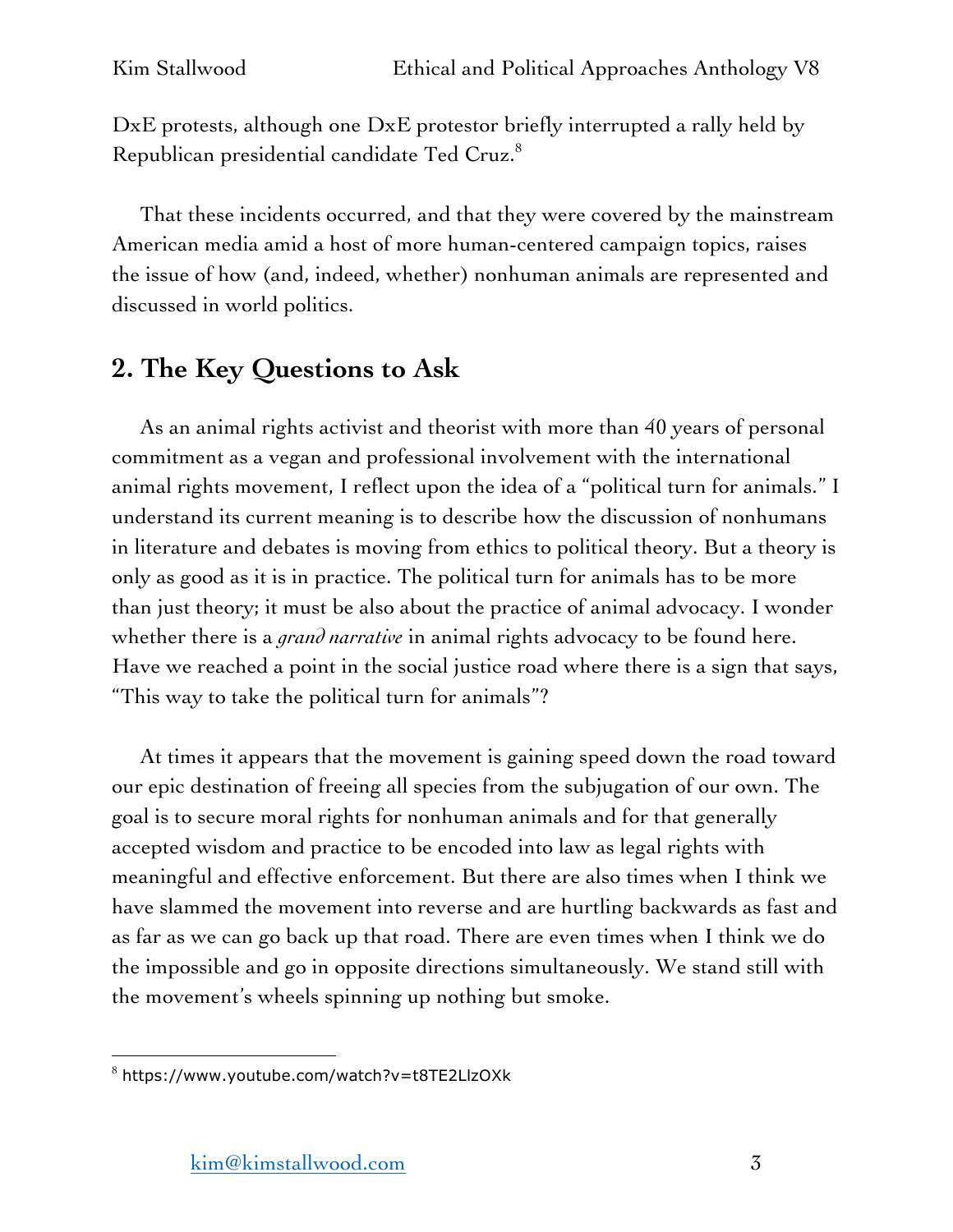Reading about DxE's protests against Sanders felt like one of those times. The activists were pushing the humane movement forward in the sense that Sanders had a good-but-could-be-better position on animal rights. But the protests pushed the movement backwards because it wasted an opportunity to work with a sympathetic presidential candidate who had the potential to become even more outspoken on animal rights.

Sanders is, of course, a public figure. He is a long-standing US senator, and generated strong support as a US presidential candidate. The official Sanders website, BernieSanders.org,<sup>9</sup> did not include any official statements regarding animal protection. However, another website,<sup>10</sup> FeelTheBern.org ("built and maintained by volunteers with no official relation to Bernie Sanders"), did. It stated, "Even though livestock animals are raised specifically for consumption, we have an ethical responsibility to make sure they are raised humanely." <sup>11</sup> This worthy but vacuous statement substantiates Johnson's claim that Sanders' view of animal rights is not even "on the table."

To his credit, Sanders received a 100% rating in the Humane Scorecard for the 113th Congress published by the Humane Society Legislative Fund  $(HSLF)$ , the animal protection lobbying organisation.<sup>12</sup> But the Open Secrets website, published by the Centre for Responsive Politics (a nonpartisan, nonprofit organisation that tracks money in US politics) also reported that Sanders' presidential campaign received \$318,579 in contributions from US agribusiness.<sup>13</sup> Agribusiness is, of course, responsible for killing more than 9 billion nonhuman animals annually.<sup>14</sup>

Further, agribusiness is a major actor in the animal industrial complex (see 3. The Animal Industrial Complex), the collective term used to describe the many

 $9$  www.berniesanders.com

<sup>&</sup>lt;sup>10</sup> www.feelthebern.org

<sup>11</sup> http://feelthebern.org/bernie-sanders-on-animal-welfare/#livestock-issues

 $12$  http://www.hslf.org/assets/pdfs/humane-scorecard/humane-scorecard-2014.pdf

 $13$  http://www.opensecrets.org/pres16/select-sectors.php?sector=A&src=c

<sup>&</sup>lt;sup>14</sup> http://www.humanesociety.org/news/resources/research/stats\_slaughter\_totals.html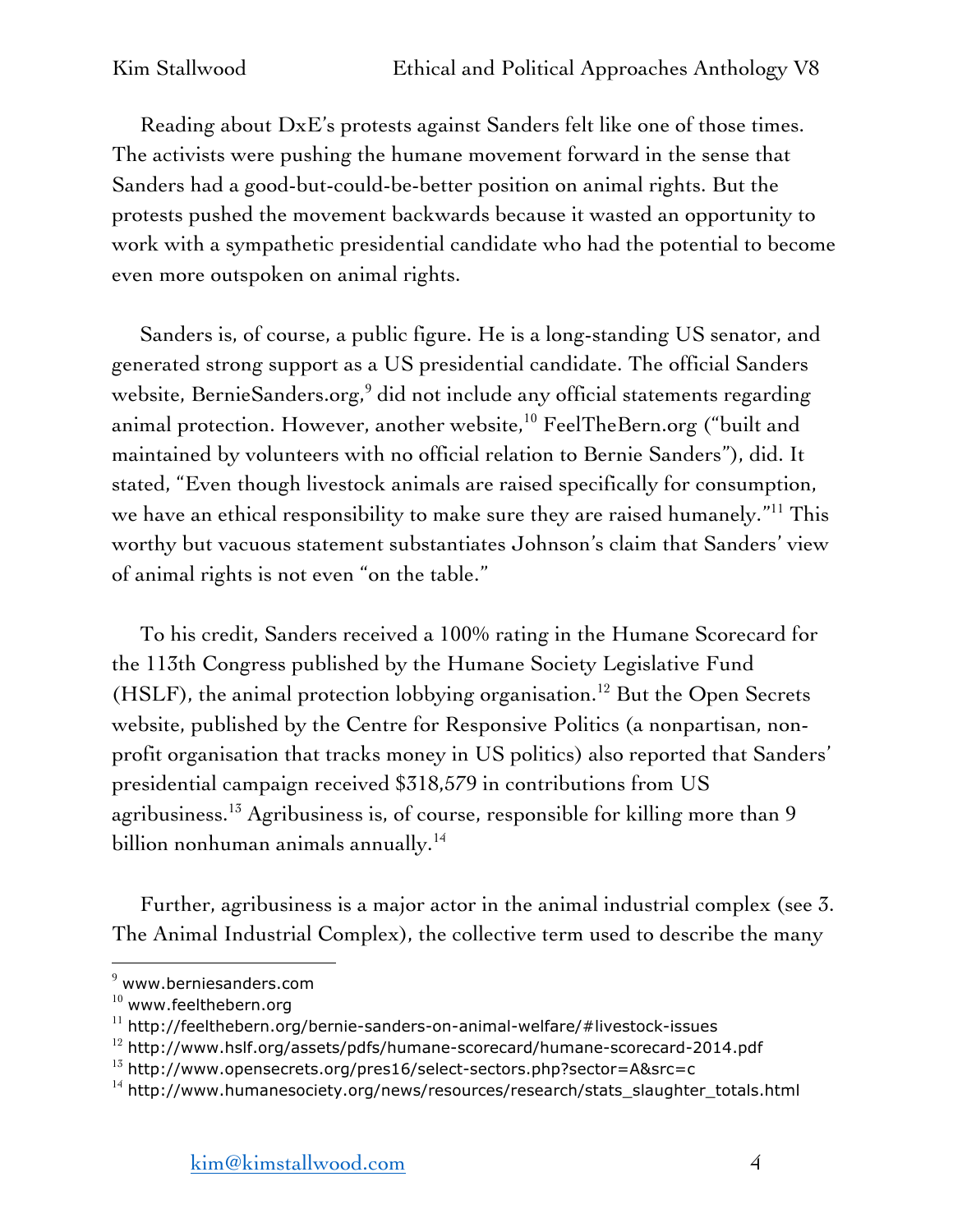traditions, institutions, and industries that transform nonhuman animals into products and services for human consumption.15

Sociologist Richard Twine describes the animal industrial complex as a

partially opaque network of relations between governments, public and private science, and the corporate agricultural sector. Within the three nodes of the complex are multiple intersecting levels and it is sustained by an ideology that naturalises the human as a consumer of other animals. It encompasses an extraordinary wide range of practices, technologies, identities and markets.<sup>16</sup>

It is, of course, disappointing that Sanders appears not to understand animal rights more than he does. Further, as the self-proclaimed progressive presidential candidate, Sanders should recognise the animal industrial complex (particularly intensive animal agriculture) for its frequent mistreatment of its workforce, who are often undocumented migrant workers; the environmental pollution that it causes; its health threats to human consumers; and its inhumane practices toward nonhuman animals.

Hillary Clinton's official campaign website<sup>17</sup> did have a section called "Protecting Animals and Wildlife" in which she posted statements related to her general positions on wildlife trafficking, horse slaughter, regulating puppy mills, and "encouraging farms to raise nonhuman animals humanely." When she was a US Senator from New York, she was "proud to have earned a perfect score on the Humane Society's scorecard in the 108th and 109th Congresses." 18

DxE believed Sanders and Clinton were legitimate targets for animal rights protests, but were they correct to challenge the candidates the way they did?

<sup>&</sup>lt;sup>15</sup> Noske, Barbara. 1989. Humans and Other Animals. London: Pluto Press.

 $16$  See Richard Twine's article <http://www.thescavenger.net/animals/the-industrialisationof-animals-where-are-the-ethics-89912–538.html>.

 $17$  https://www.hillaryclinton.com/issues/protecting-animals-and-wildlife/

<sup>18</sup> http://www.hslf.org/assets/pdfs/hillary-clinton.pdf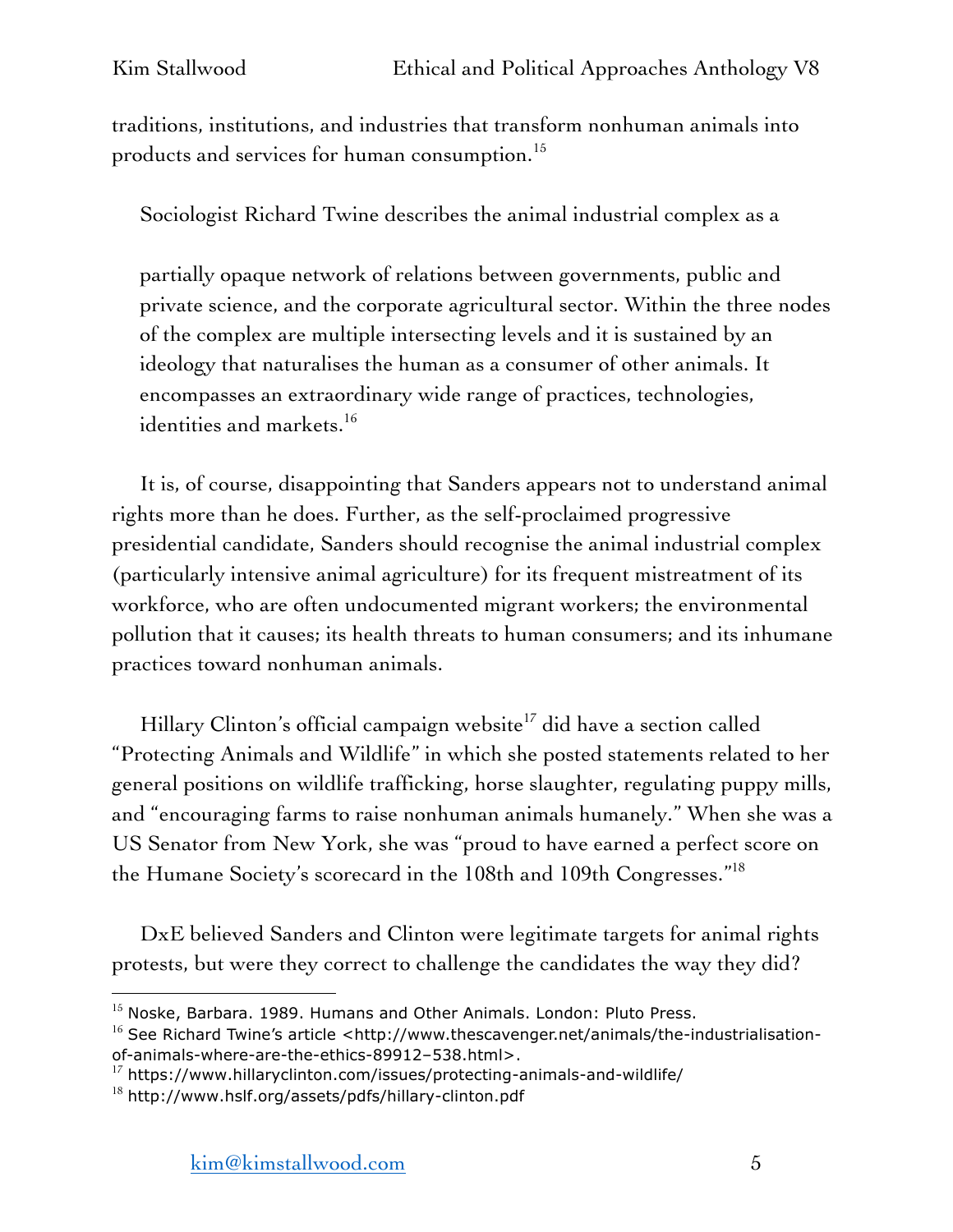The key questions to ask are: What would have been the most effective animal rights message to the candidates? How should it have been delivered? Did the protests bring ethics and politics together to further the political turn for animals, as part of a movement-wide strategy to making society's treatment of animals a mainstream political issue?

DxE failed, in my opinion, on all counts to answer these questions correctly. The DxE protests represent one of many conflicts I see often in the animal rights movement as it struggles to gain wider acceptance. It is an example of when the movement goes in opposite directions simultaneously. *Yes* to raising animal rights within the mainstream political arena. *No* to publicly confronting potentially sympathetic candidates and alienating potential public support. The rules of engagement within the mainstream political arena are different from those generally in society.

Elections, including for US presidents, provide opportunities for the country to discuss the state of the nation and its future. Such public discourse, regardless of whether it is at the community, county, city, state, or national level, is a necessary process in a functional democracy. Democracies can be only as robust as their citizens engage with the democratic process, including participation in political parties, social movements, and other relevant institutions.

Whereas it was good to see DxE engaged in the presidential campaign, how they went about it was bad. Which leads me to the next question: Is the animal rights movement ready to grow beyond being a moral crusade and take the political turn for animals as a full-fledged social movement?

### **3. The Animal Industrial Complex**

Notwithstanding formidable challenges to accomplishing its mission to free all species from the subjugation of one, the animal rights movement is making progress with what can be viewed as short-term victories. However, in the longterm, it is failing generally and significantly to decrease the number of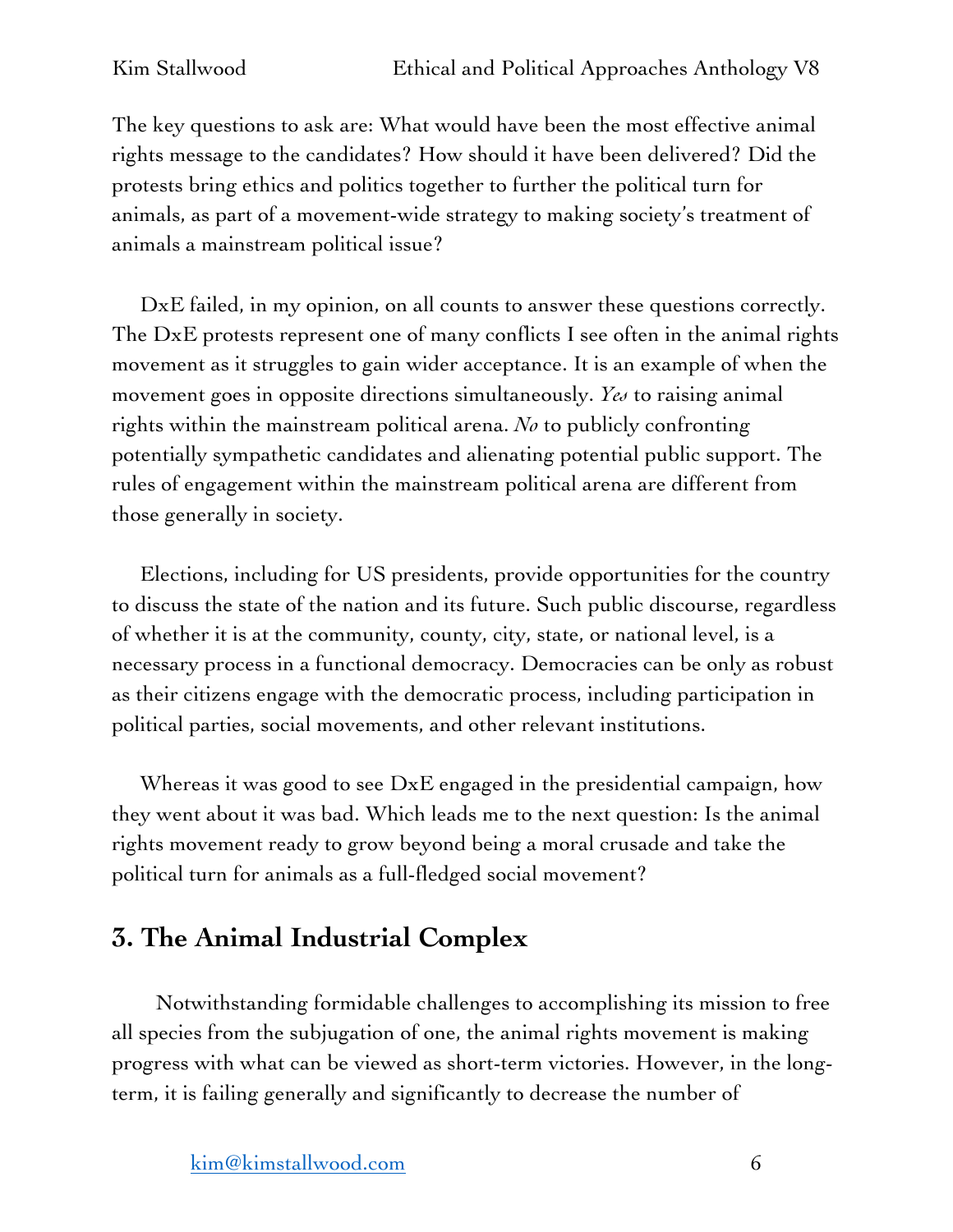nonhuman animals consumed; persuade sufficient numbers of people to go vegan; convince governments to pass meaningful animal protection legislation; and challenge fundamentally society's attitudes toward other animals. Establishing moral and legal rights for nonhuman animals are currently beyond the reach of the present animal rights movement.

The movement's primary strategy of emphasising personal lifestyle choice (short-term), as opposed to more wholesale policy change (long-term), is no match for the animal industrial complex. Institutionalised animal exploitation is fundamentally different from individual acts of animal cruelty. They are principally for financial gain, which is why they are difficult to stop. Generally, public policy and legislation (and its enforcement) as it relates to other animals reflects the dominant culture's view that nonhuman animals exist for human purposes. This instrumental use is codified into law by designating nonhuman animals as property rather than as independent, sentient beings with their own self-interests and legal standing. Various justifications are made in defence of this exploitation (e.g., feeding people, curing disease, entertainment, education) but this wholesale use of nonhuman animals is increasingly regarded as questionable or unnecessary and harmful to public health. Further, the emerging market of vegan, cruelty-free products and services demonstrates that economically viable alternatives are increasingly available.

The animal industrial complex has a self-interest in overstating the benefits to its exploitation of nonhuman animals. Its component corporations manipulate public opinion to fear any change in their use of nonhuman animals. It is doubtful that all of the products and services derived from animal exploitation are essential for human survival. People may not be aware of the existence of the animal industrial complex per se, but as consumers they use its products and services as the food they eat, the clothes they wear, and the medications they take.

Of course, when asked about animal rights, many people are going to express concern about giving up any pleasure (e.g., eating meat) or losing any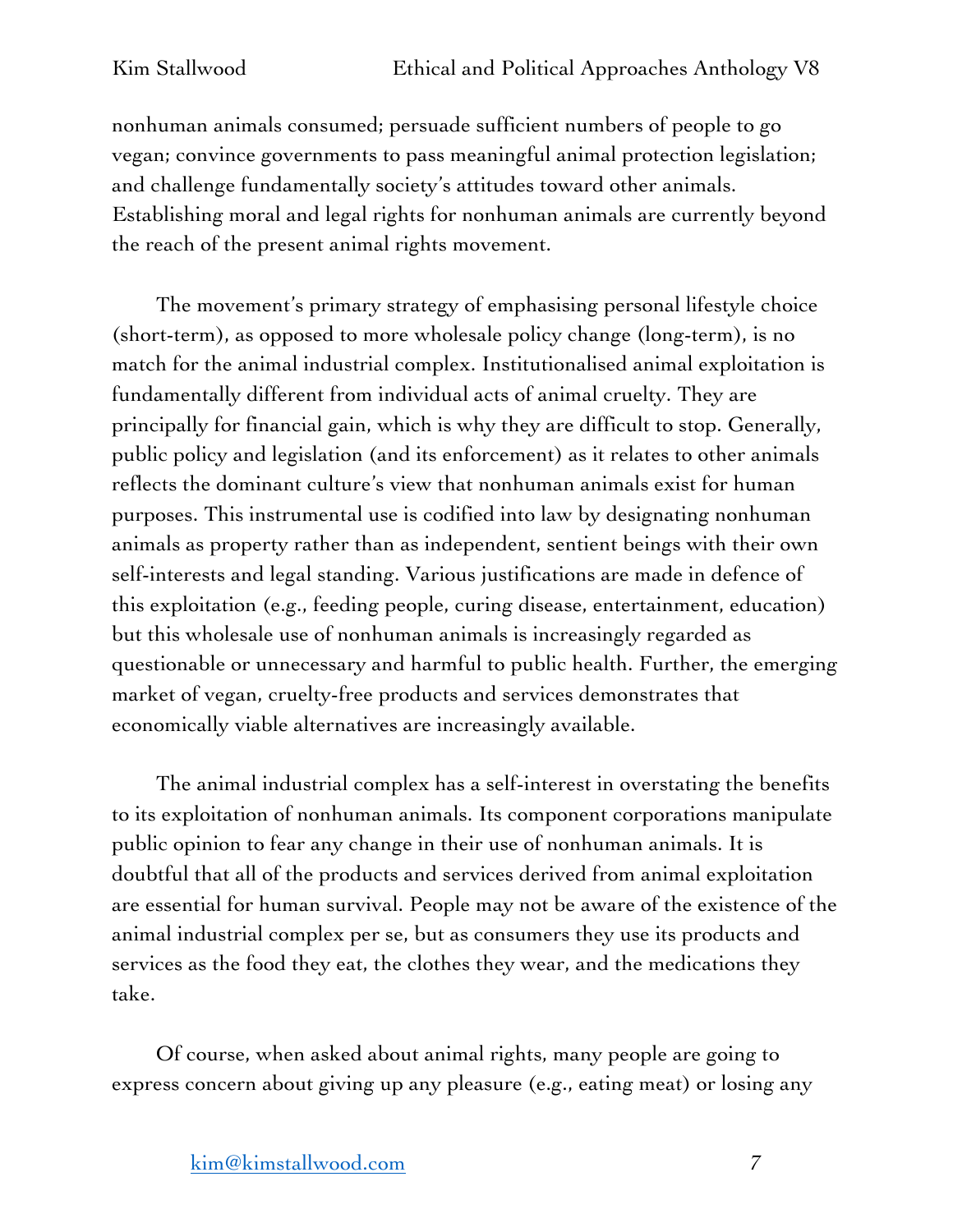benefit (e.g., safe products) they may feel is their prerogative. But the deeper people's understanding, particularly of practices considered egregious (e.g., wearing fur or watching orca shows), the less fear there is of losing pleasure or benefit. Sympathy for other animals, when they are particularly cruelly treated and where there is a willingness to forgo any perceived or real human benefits, is demonstrated in the public's slowly growing support for animal rights.

The dominance of the animal industrial complex is actually emboldened by the animal rights movement and its narrow emphasis on personal lifestyle choices. Corporations that profit from animal exploitation occasionally accommodate symbolic demands made by the animal rights movement to end the egregious use of animals. While these developments deserve recognition, they are accomplished without any real obligation imposed on the animal industrial complex to end its institutionalised violence toward animals. These companies can sometimes take advantage of the opportunities for new markets in consumerism by touting incremental husbandry improvements (e.g., cage-free, pasture-raised, fewer hormones) without significantly improving the lives of the animals they continue to exploit. Although welfare changes are welcomed, they can also have the effect of weakening the animal rights movement's larger imperative for demanding moral and legal rights for animals by ensuring that many forms of animal exploitation (e.g., eating meat, using certain cosmetics) remain as personal lifestyle choices.

While genuine cooperation between the animal rights movement and the animal industrial complex is an important strategy to end animal exploitation, the former must avoid being used by the latter, even unwittingly, to legitimise or even perpetuate institutional animal exploitation. The emergence of the so-called "humane economy"19 that is enabling consumers to no longer rely upon products and services manufactured from some of the more egregious areas of animal exploitation by purchasing instead humane or non-animal alternatives is generally a positive development and to be welcomed. Nonetheless, I believe the notion of a humane economy further perpetuates the idea that it is possible to

<sup>&</sup>lt;sup>19</sup> Pacelle, Wayne. 2016. The Humane Economy. New York: William Morrow; 2016.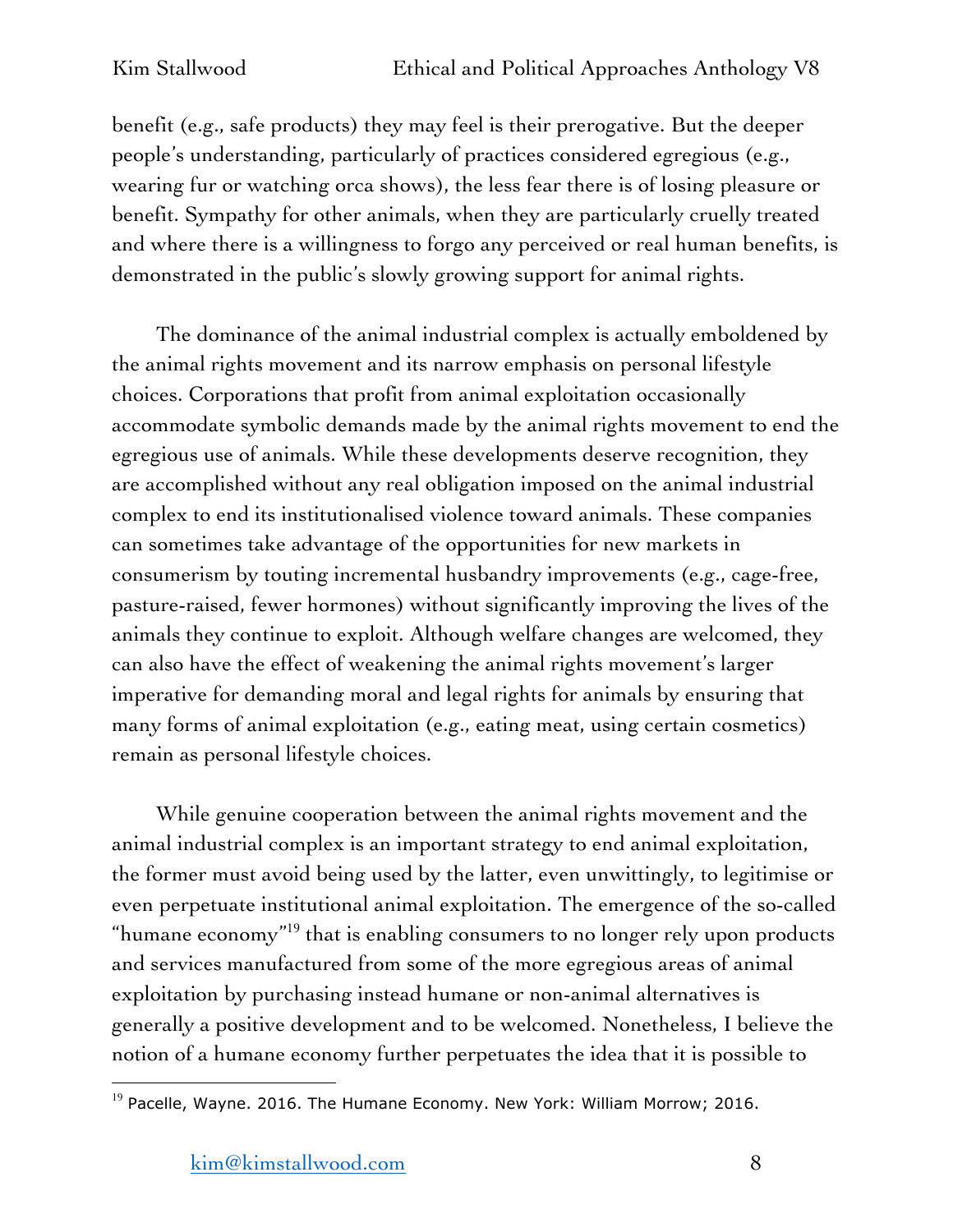end institutional animal exploitation by only voluntarily, and incrementally, changing one's lifestyle.

Political and consumer campaigns which call for public policy to end animal exploitation have been shown to mobilise strong resistance from the animal industrial complex to protect its profitable use of animals. For example, commercial agricultural interests in various states in the US have used their vast financial resources to lobby legislators to pass so-called anti-whistleblower "aggag" laws which criminalise individuals who document animal exploitation in factory farms. The US Congress passed the Animal Enterprise Protection Act in 1992 and the Animal Enterprise Terrorism Act in 2006 to protect the interests of factory farms and laboratories and their economically dependent businesses, including breeders and cage manufacturers. The enormous profits made from animal exploitation are zealously protected by existing relationships with governments and their regulatory mechanisms. The animal industrial complex has a documented history of collusion with private security forces and state law enforcement to monitor, pervert and harm the animal rights movement, including the infiltration of activist groups by law enforcement officers and/or informants.20

It is therefore not surprising that nonhuman animal-related public policy is more about protecting human and corporate interests than protecting animal welfare. Animal researchers (not anti-vivisectionists) and animal farmers (not vegans) are far more likely to be represented in the policy-making networks which determine regulations and laws governing the use of nonhuman animals. This unsatisfactory state of affairs is due in large part to our understanding of animal rights as a narrowly defined moral crusade and not as a wider social movement with a political mission and strategic objectives.

# **4. Animal Rights as a Social Movement**

 $20$  Potter, Will. 2011. Green Is the New Red. San Francisco: City Lights Books. Evans, Rob and Paul Lewis. 2013. Undercover: The True Story of Britain's Secret Police. London: Faber and Faber. Vidal, John. 1997. McLibel: Burger Culture on Trial. London: Macmillan.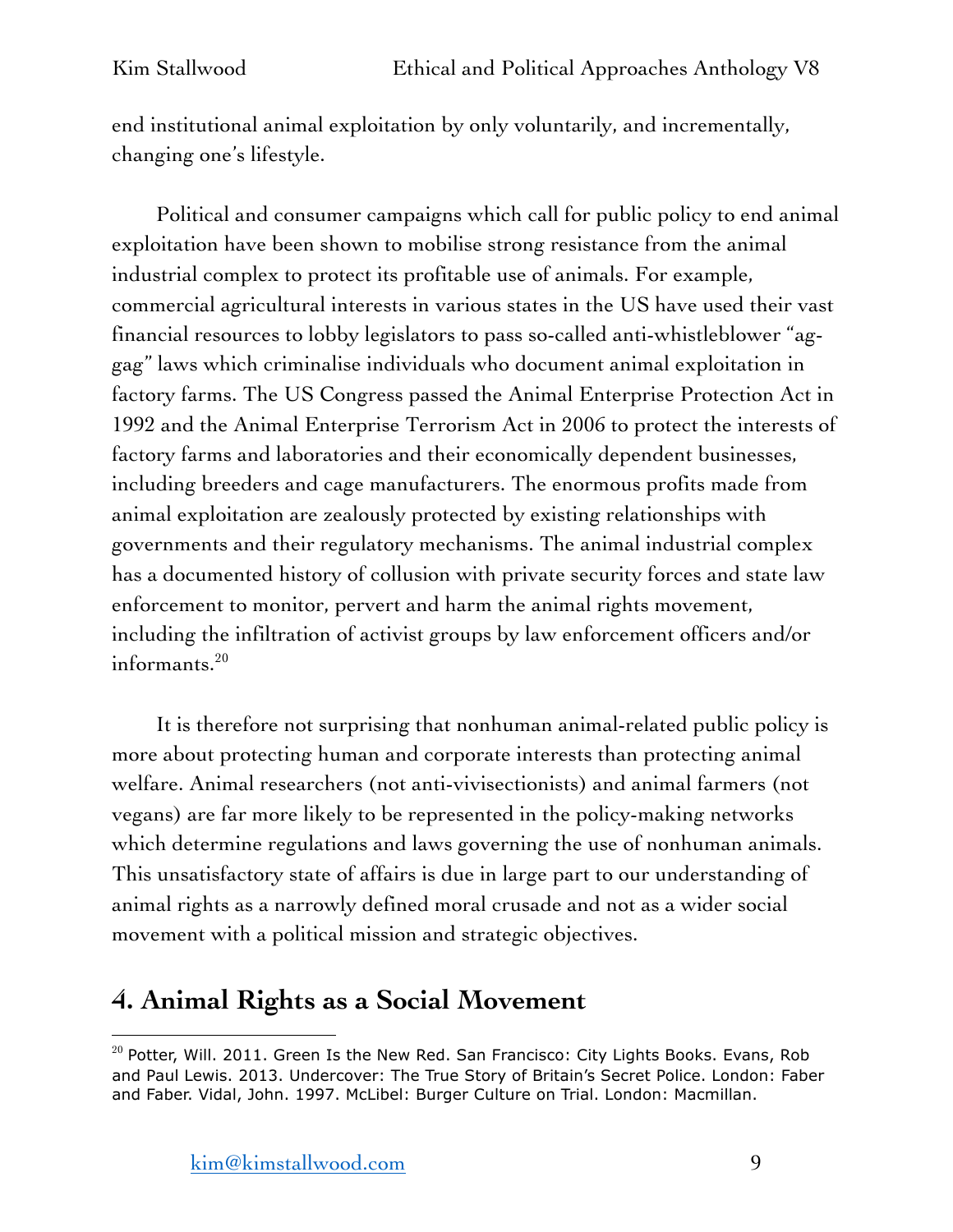Sociologists Jeff Goodwin and James M. Jasper define social movements as a "collective, organised, sustained, and non-institutional challenge to authorities, power holders, or cultural beliefs and practices."21 By that definition, the modern animal rights movement is a social movement in terms of being collectively organized and sustained, but it has yet to effectively develop the capacity for challenging authority in the political mainstream, as full-fledged social movements do. By limiting its focus primarily to individual lifestyle choices, the movement has not graduated to the level of effectively addressing large-scale institutional change as a public policy issue.

Moral crusades are a type of social movement that frame specific issues as exclusive causes with extraordinary meaning. They may be religious or political campaigns or similar initiatives which embed a spiritual, political or moral belief as an integral component. They address fundamental and profound issues relating to human activity, including the relationship humans have with their perception of themselves and their place in society. Moral crusades rely upon campaigns which trigger moral shocks to provoke public outrage; for example, efforts to ban keeping so-called "dangerous dogs" rely upon sensational media coverage of attacks by certain types of dogs on defenceless people (often children). Such extraordinary situations or conflicts may even be characterized as moral panics because of their exaggerated sense of urgency.

An example of moral crusades were, literally, the Crusades from the eleventh, twelfth, and thirteenth centuries, which were military campaigns organised by the Catholic Church in support of Christianity in the Middle East. Another moral crusade occurred in the US during the 1920s, when advocates of Prohibition made it virtually illegal to sell, and often consume, alcohol.

Contemporary moral crusades are often contentious issues that relate to lifestyle choice (e.g., alcohol consumption and recreational or illegal drug use),

 $21$  Goodwin, Jeff and James M. Jasper (eds.). 2003. The Social Movements Reader. Malden, MA: Blackwell Publishers. 3.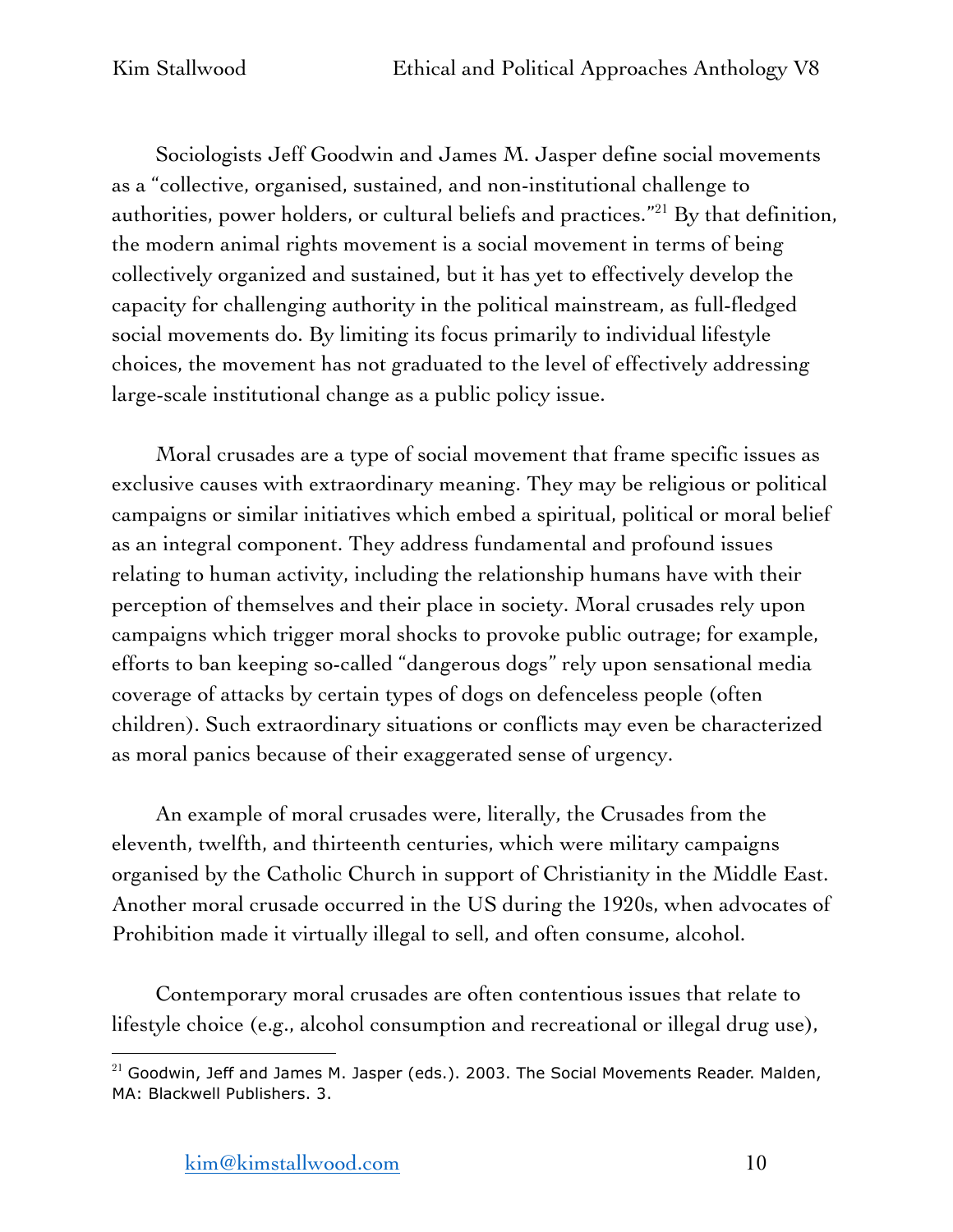sexual activity (e.g., pornography, homosexuality, monogamy) or issues of individual health or freedom (e.g., abortion, euthanasia, death penalty).

Social movements, including animal rights, are accused routinely of seeking change which will adversely impact society if they achieve their objective. But if it were, very little social and/or economic progress could have been made over the centuries if lasting harm resulted from social change. Such exaggerated negative consequences rarely, if ever, turn out to be true. For example, opponents of marriage equality laws claimed legal marriage and civil partnerships for gay, lesbian, bisexual or transgendered people would result in the collapse of heterosexual marriage as an institution, yet that has not been the case.

Even though moral crusades mean different things to different people, it is not unreasonable, if not entirely correct, to view the animal rights movement as one. Certainly, the animal rights movement behaves like a moral crusade with its emphasis on personal lifestyle choice and with such calls to action as "Go vegan!" or "Go cruelty-free!" For it to function as a more comprehensive social movement, it must also challenge the laws and policies that allow nonhuman animals to be raised for food or used for research in the first place.

### **5. Challenges and Key Differences**

Notwithstanding my earlier criticism, the modern animal rights movement has increased public awareness about animal exploitation; encouraged people to live cruelty-free lifestyles, particularly as vegetarians and vegans; persuaded corporations, charities, non-governmental organisations, churches, and other entities like them to adopt various pro-animal policies; and lobby local, national, and international governments and their agencies to implement regulations and pass laws limiting or prohibiting some animal use.

But the challenges that other exclusively human-based moral crusades have confronted (e.g, civil rights) are clearly different from those which the animal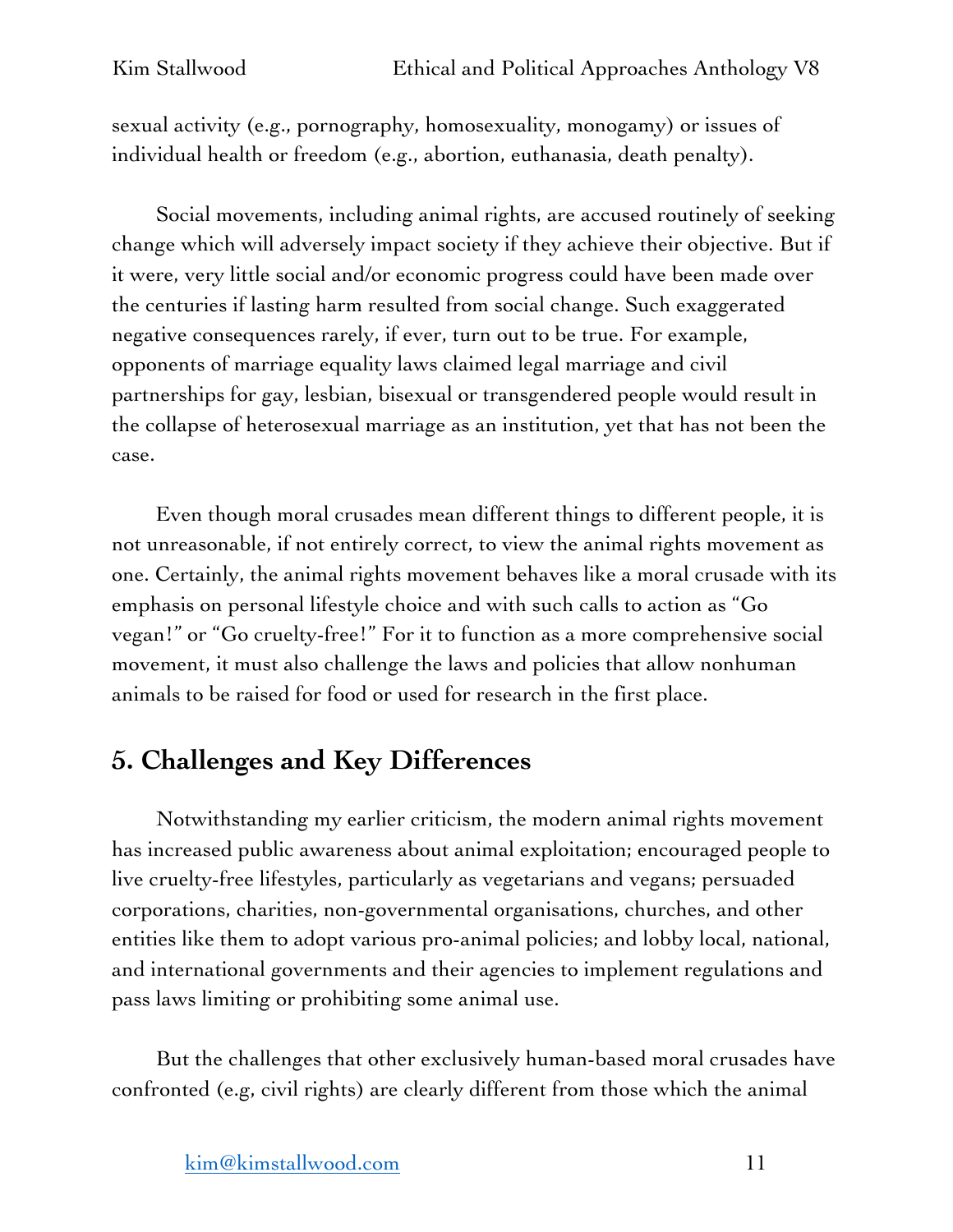rights movement faces. The animal rights movement asks that members of one species should change thousands of years of custom and practice regarding its relationship with all other species  $-$  a challenge of unprecedented scale. This presents unique challenges with regard to achieving political change for animals as opposed to simply elevating their moral status.

The animal industrial complex defends and promotes its continued use of nonhuman animals in science, agriculture, and other industries by claiming that any interests these nonhuman animals may have must always be subordinate to human interests. This frames human and nonhuman interests as a competition, or at the least a source of serious, repeated, or even irreconcilable conflict. This is a strategic dichotomy prevalent in human history: men are superior to women; whites are superior to non-whites; heterosexuals are superior to homosexuals; and so on.

The idea that humans are inherently superior to all nonhuman animals is a concept which author and philosopher Peter Singer defined as "speciesism."22 Human/nonhuman conflicts are fundamentally rooted in speciesism $^{23}$  because human interests, and their resulting cultural and economic constructs, inevitably prevail because nonhumans have no legal standing and no political voice of their own. As society evolves , however, and we become aware of our superiority prejudices, we can seek to resolve them as we become more aware of the resulting injustices. We readjust, accommodate, and move on  $-$  in all likelihood, the better for it.

The same, no doubt, will be true for animal rights, particularly when it is understood that to feed the world's population and promote better health, animal exploitation in agriculture and science are fundamentally problematic. For example, concentrated animal feeding operations (CAFOs), or factory farms, are designed to raise the maximum number of "production units" (nonhuman animals) with little or no regard for individual well-being and minimal humane

 $^{22}$  Singer, Peter. 1990. Animal Liberation. New York: New York Review. Second edition.

 $23$  Richard D. Ryder is attributed to first defining 'speciesism' as a word.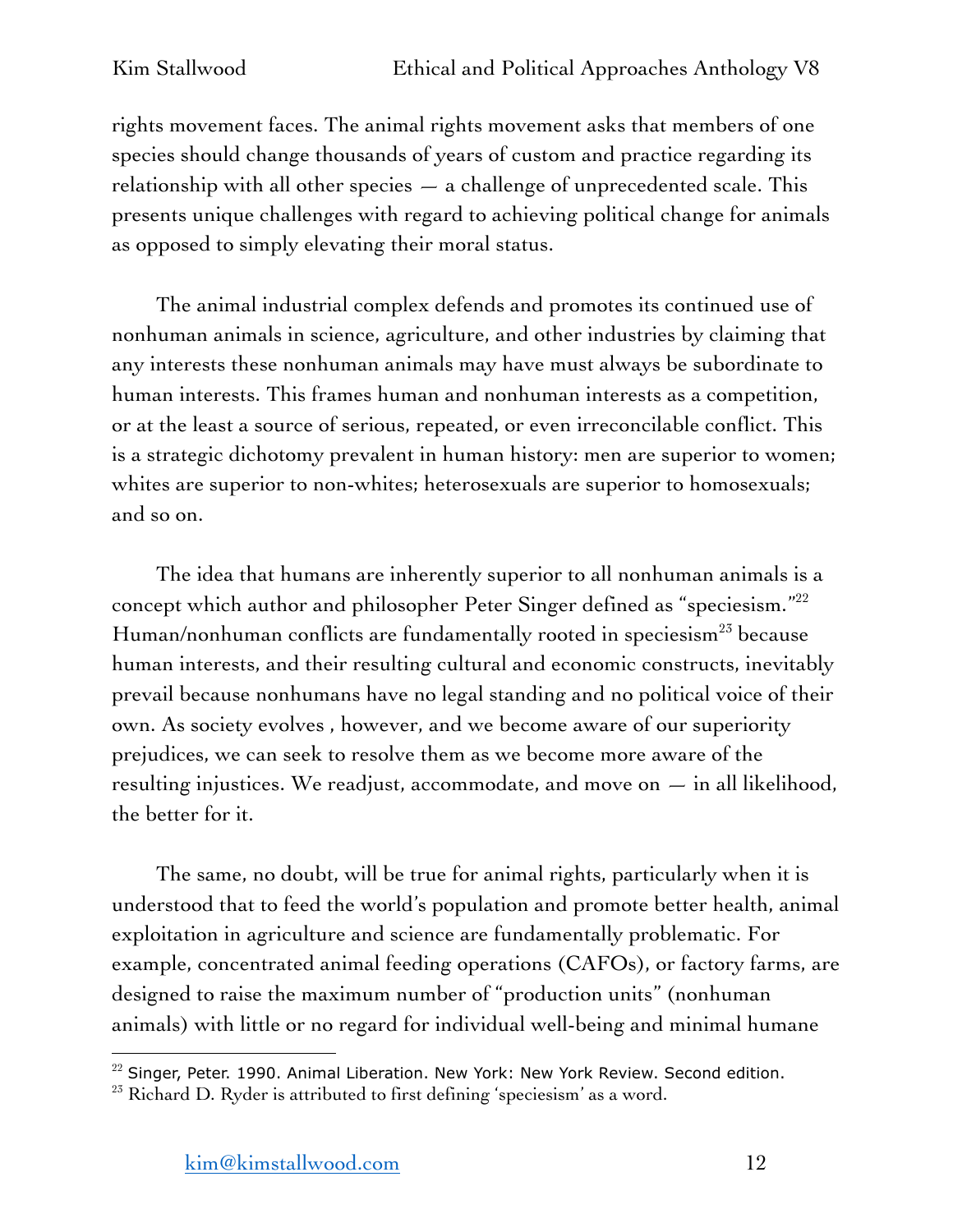oversight. This is profitable for the meat industry, but animal agriculture has been cited as the single most contributor to greenhouse gas production and climate change, which adversely affects the planet's human population.<sup>24</sup> Animal research and testing are conducted on millions of nonhuman animals, more than 90 percent of whom are rats and mice given no federal legal protection. But scientists have long argued that extrapolating results from non-human subjects to human patients is tenuous at best and dangerous at worst. In both science and agriculture, exploiting millions of nonhuman animals can backfire on the human beings who have created this speciesist paradigm. These vast numbers of nonhuman animals are, as Wolfson noted, "beyond the law."25 This is why it is vital for the animal rights movement to reframe itself to be not only a moral crusade but also a larger social movement that challenges the political status quo and not just personal lifestyle decisions.

All social movements face significant challenges, internally (e.g., limited resources) and externally (e.g., disinterested public and unsympathetic media). But two key differences add significantly to the challenges of the animal rights movement, making its mission even more daunting and its accomplishments even more impressive.

The first of the two key differences speaks to the nature of social movements and their protagonists and beneficiaries. Often, social movements are populated and supported by those whose self-interests are at stake. Their protagonists are the agents of their own change; they seek legal status withheld from them usually because of a prejudice embedded in society. They wish to remedy wrongs committed against them, or improve their well-being and legal standing. However, in the animal rights movement, the protagonists are mobilised by the interests of beneficiaries who are not even the same species. These beneficiaries — all nonhuman animals who are instrumentally used by

 $24$  Livestock's Long Shadow: Environmental Issues and Options released by the Food and Agriculture Organization of the United Nations (FAO) in 2006.

 $25$  Wolfson, David. Beyond the Law: Agribusiness and the Systemic Abuse of Animals Raised for Food or Food Production, 2 ANIMAL L. 123-154 (1996).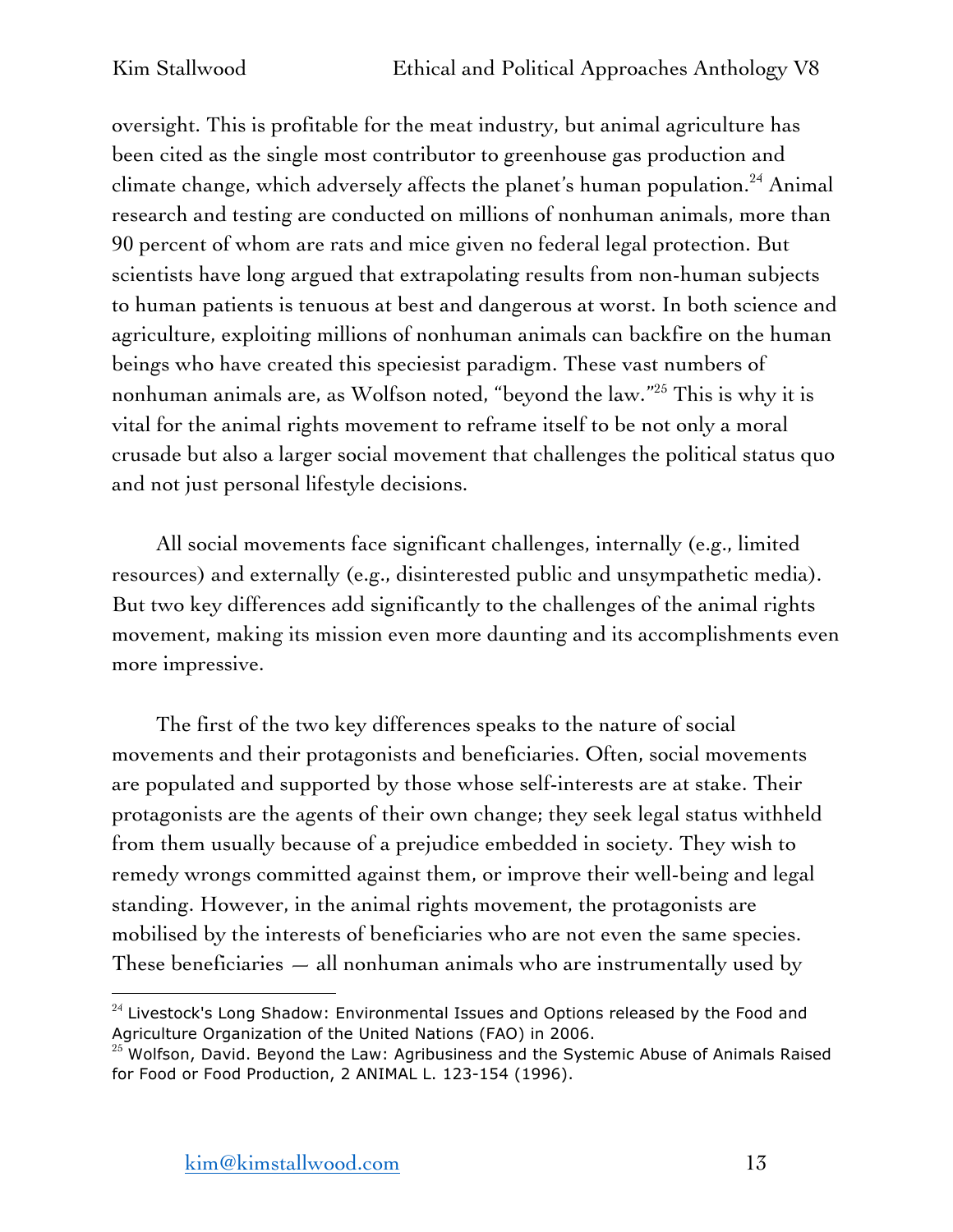humans — are unable to form their own social movement to advance their own agenda. The protagonists who seek animal rights come from the one species that oppresses all others. The animal rights movement is not the only social movement whose beneficiaries are not the protagonists and not the same species — those who advocate for the environment do so on behalf of both plant and nonhuman animal species. But it can be argued that environmental advocates do benefit from biodiversity or cleaner air and water, so their actions are not entirely altruistic. Animal rights advocates do seek benefits for members of other species with no expected or even implied benefit for themselves.

The second key difference between the animal rights movement and all other social movements is the question of the benefits enjoyed by humans from exploiting nonhumans. Although there are benefits to humans from liberating nonhuman animals from our exploitation (e.g., better health from a plant-based diet), the common perception of animal rights is that, if it is accomplished, it would adversely impact human interests (e.g., farmers put out of business or fewer drugs to fight disease). Animal rights requires humans to relinquish all benefits gained from nonhuman animal exploitation, regardless of whatever possible harm it may cause to humans. It is customary among social movements that any benefits gained by protagonists, and enjoyed by them as beneficiaries, also brings some benefits to others with minimal impact or cost to society. For example, when smoking was banned in most restaurants and offices, nonsmoking patrons benefitted but so did the waitstaff.

Because of these two key differences, animal advocates need to persuade people of the value of changing their hearts and minds as well as their lifestyles, with respect to their relations with other animals. Further, the benefits to be accrued from this change in attitudes toward nonhumans must be carefully framed to reveal their full extent. Not only will they end nonhuman animal cruelty and exploitation, but they will also bring advantages to ourselves and the environment we live in.

http://nationalaglawcenter.org/publication/wolfson-beyond-the-law-agribusiness-and-thesystemic-abuse-of-animals-raised-for-food-or-food-production-2-animal-l-123-154-1996/

 $\overline{a}$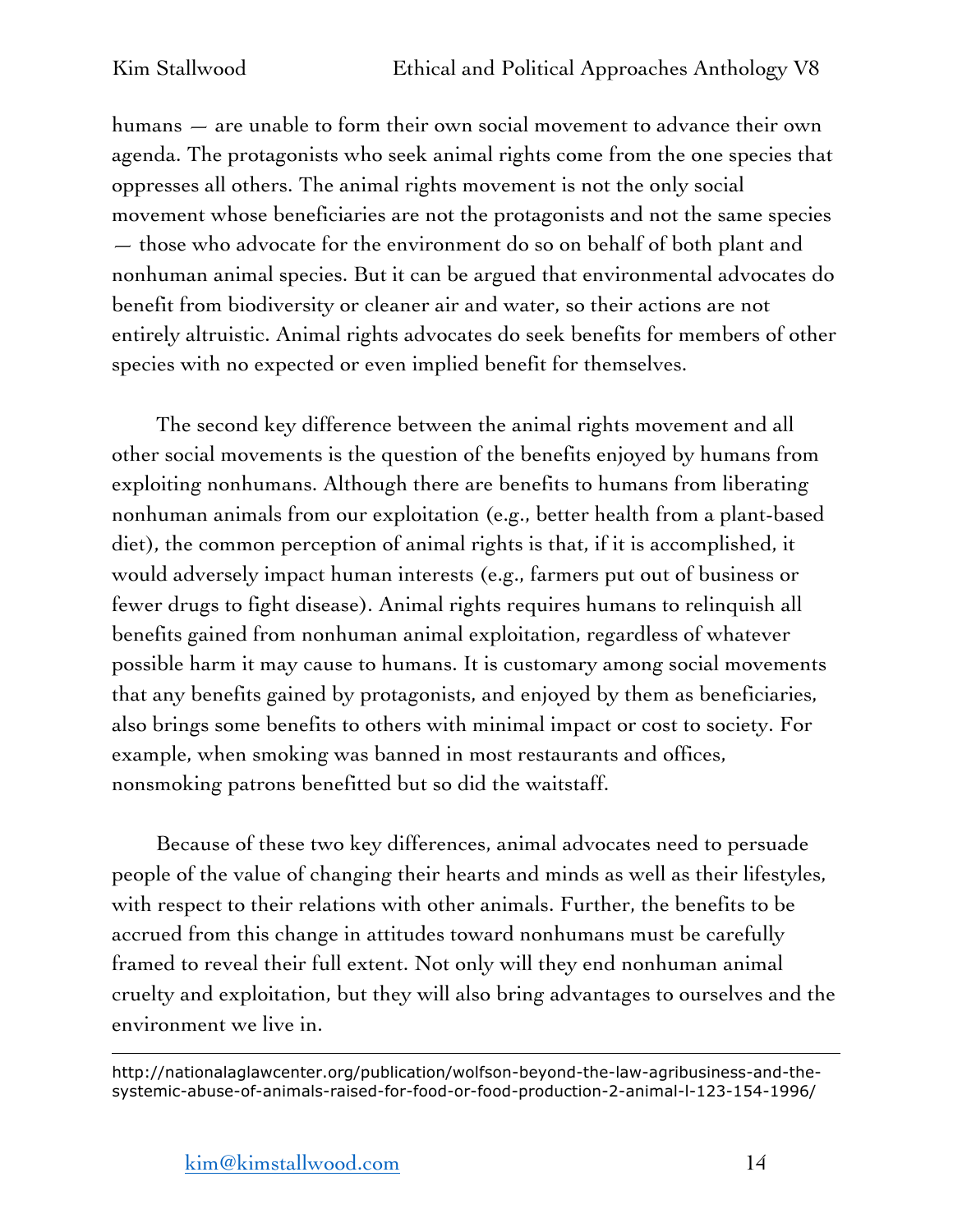The personal transformative moment<sup>26</sup> is the currency of the animal rights movement, which seeks to foment in others similar conversion experiences. For many people, the moral shock strikes at the heart of how they see themselves and their world. It is a personally transformative moment (e.g., watching a video, visiting a website, talking to a friend, rescuing an animal) that hastens uncomfortable and hitherto hidden realisations. Indeed, *personal change* changes one person at a time, but *institutional change* changes all of society. The fault line between success and failure for the animal rights movement lies in understanding the difference between personal change and institutional change; or, in other words, the difference between a moral crusade (inspired by selfinterests) and a social movement (inspired by benefits for many).

By emphasising personal lifestyle choice over institutional change, the animal rights movement pursues a strategy which is not fit for purpose and impedes severely its ability to achieve institutional change. A new strategy with equal emphasis on action at the level of the individual and society is needed. Only then will the animal rights movement be in a better position to achieve its mission and confront the animal industrial complex.

Framing animal rights as a social movement emphasises a strategy which expands from the individual to society  $-$  an approach that includes public policy, legislation, and law enforcement and not just personal lifestyle choices. This difference in strategy is reflected in how its mission is viewed. Generally, animal rights is seen as a demand for individual lifestyle change. In contrast, as a social movement, the animal rights mission calls for the transformation of society and its relations with other animals.

# **6. Theory and Practice**

 $^{26}$  Stallwood, Kim. 2014. Growl: Life Lessons, Hard Truths, and Bold Strategies from an Animal Advocate. New York: Lantern Books.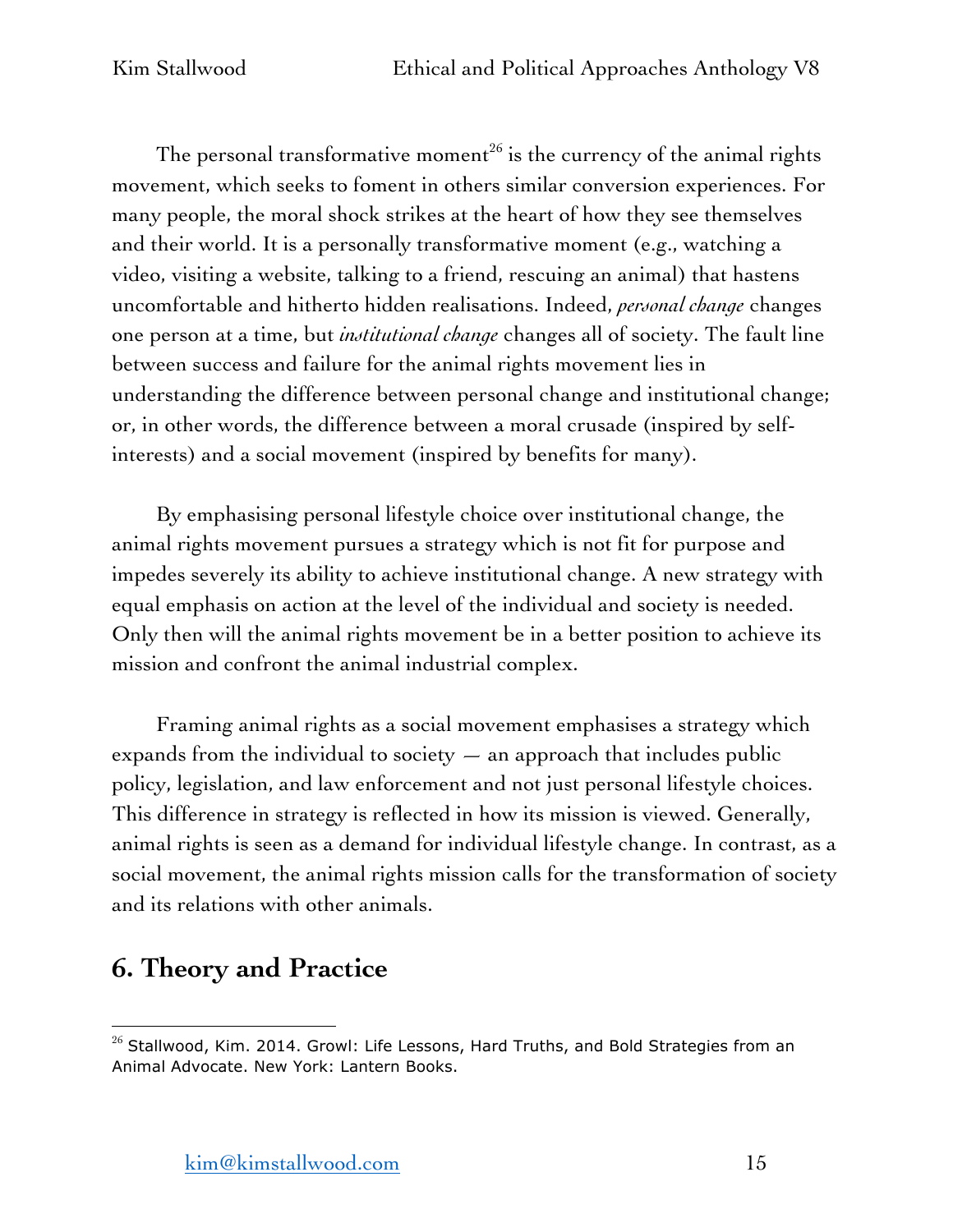At the RSPCA's Rights of Animals symposium at Trinity College Cambridge in 1976, I heard Lord Houghton of Sowerby challenge the UK animal rights movement to be less like a moral crusade and more like a social movement:

My message is that animal welfare, in the general and in the particular, is largely a matter for the law. This means that to Parliament we must go. Sooner or later that is where we will *have* to go. That is where laws are made and where the penalties for disobedience and the measures for enforcement are laid down. There is no complete substitute for the law. Public opinion, though invaluable and indeed essential, is not the law. Public opinion is what makes laws possible and observance widely acceptable.<sup>27</sup>

Between World War Two and his death in 1996, Lord Houghton played a prominent role in British politics as an elected Member of Parliament, government Minister, Parliamentary Labour Party Chair, and member of the House of Lords. He was an experienced political authority who provided much needed leadership to the naescent animal rights movement.

Although he did not frame his remarks in the context of my five stage analysis of social movements (see 7. The Five Stages of Social Movements), Lord Houghton's emphasis on Parliament and the law as the essential and unavoidable stage for institutional change supports the position that the animal rights movement should aspire to, and act like, a social movement.

The Rights of Animals symposium was a significant event as it brought together philosophers, politicians, veterinarians, theologians, and advocates in an unprecedented discussion on animal ethics and animal advocacy at an early point in the history of the modern animal rights movement. Activists and philosophers may not, at first impression, make complementary traveling companions; but the animal rights movement demonstrates why both advocates and academics are needed to inspire and inform the larger society. Leading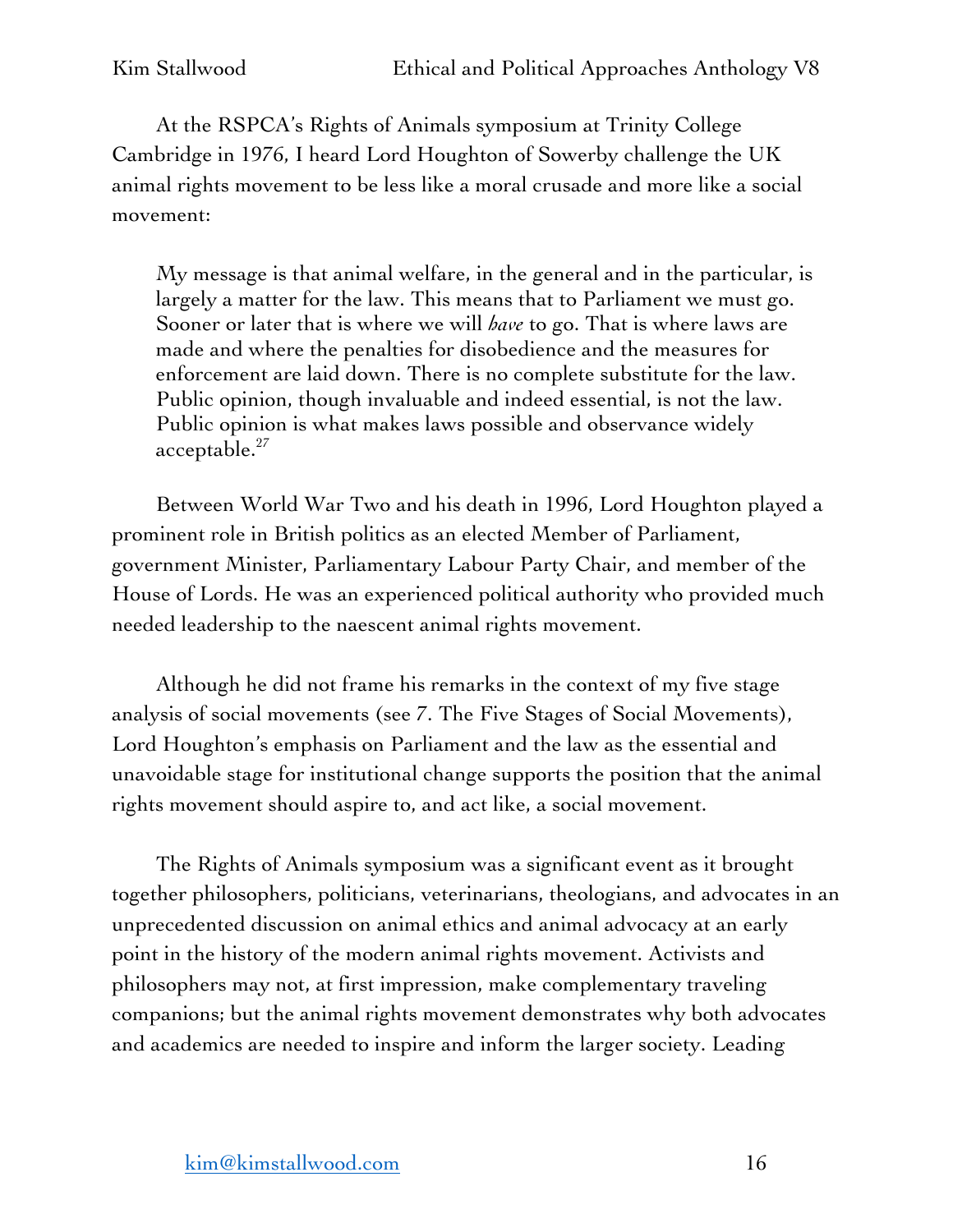philosophers, psychologists, and theologians (e.g., Andrew Linzey, Tom Regan, Richard D. Ryder, Peter Singer) were actively engaged in the formative years of the animal rights movement. And animal rights, like other social movements-inthe-making, has enjoyed complementary advocacy and academic flanks (e.g., the feminist movement and women's studies) as it has evolved, including animal law, animal studies, and, animal welfare science.

The three most commonly known traditions in animal ethics are utilitarianism, natural rights, and ecofeminism.

The utilitarian perspective is generally associated with Peter Singer's *Animal Liberation*, in which he states:

If a being suffers there can be no moral justification for refusing to take that suffering into consideration. No matter what the nature of the being, the principle of equality requires that its suffering be counted equally with the like suffering—insofar as rough comparisons can be made—of any other being. If a being is not capable of suffering, or of experiencing enjoyment or happiness, there is nothing to be taken into account. So the limit of sentience (using the term as a convenient if not strictly accurate shorthand for the capacity to suffer and/or experience enjoyment) is the only defensible boundary of concern for the interests of others. To mark this boundary by some other characteristic like intelligence or rationality would be to mark it in an arbitrary manner. Why not choose some other characteristic, like skin colour?28

In 1983 Tom Regan published *The Case for Animal Rights,* which rejected utilitarianism as insufficient in protecting the interests of other animals and advanced instead the natural rights view. Animals, Regan argued, have

 $27$  Paterson, David and Richard D. Ryder, eds. 1979. Animals' Rights—A Symposium. Fontwell, Sussex: Centaur Press. 209. Emphasis in original.

 $^{28}$  Singer, Peter. 1990. Animal Liberation. New York: New York Review. Second edition. 8-9.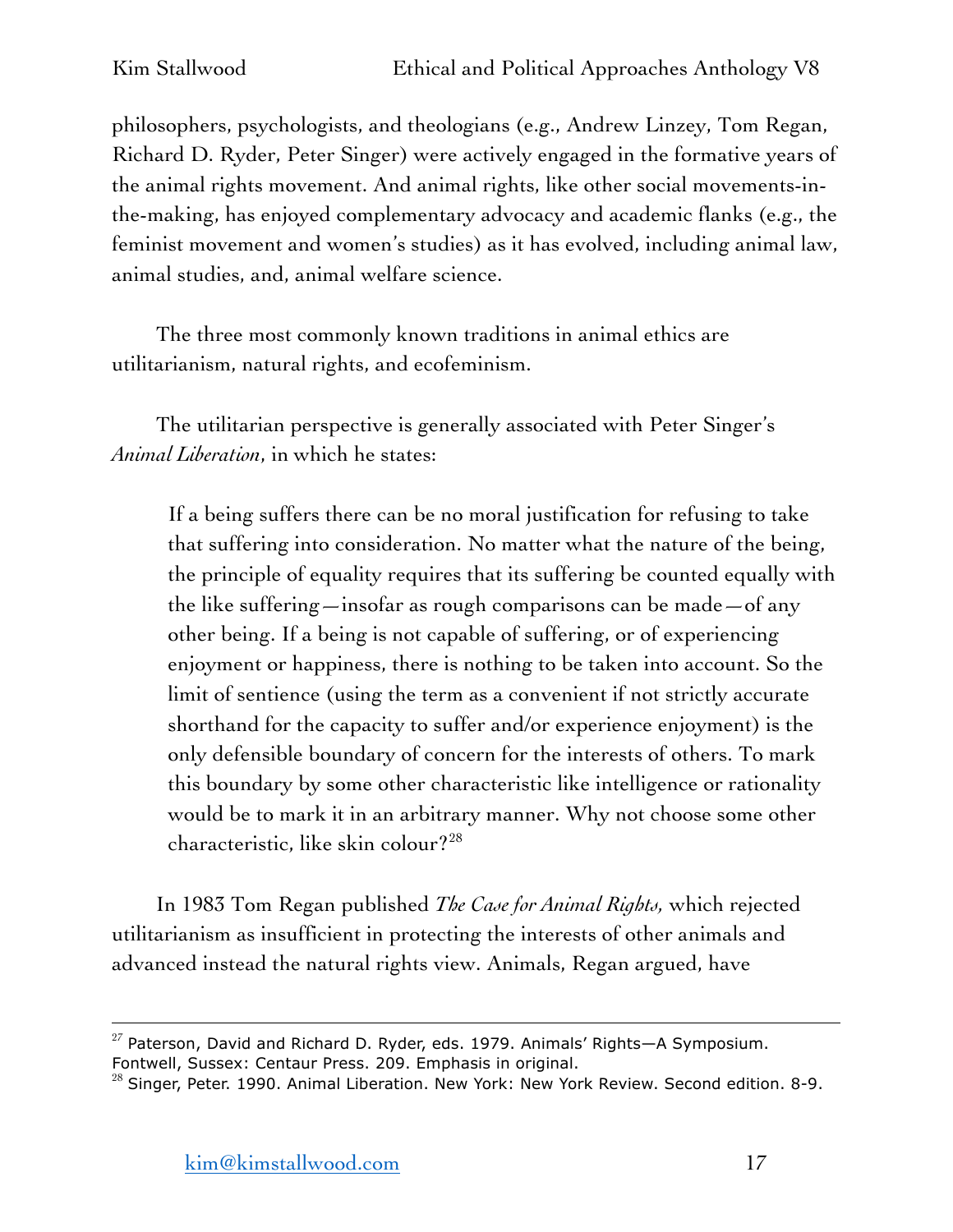certain basic moral rights, including in particular the fundamental right to be treated with respect that, as possessors of inherent value, they are due as a matter of strict justice. Like us, therefore . . . they must never be treated as mere receptacles of intrinsic values (e.g., pleasure, or preference-satisfaction), and any harm that is done to them must be consistent with the recognition of their equal inherent value and their equal *prima facie* right not to be harmed.<sup>29</sup>

Animals are "subjects of a life," Regan argued, with their own individual biographies, and are therefore no more our property than other humans are objects for us to use as we wish, even if that use did not involve suffering.

Both Regan and Singer were at pains to argue that one could make claims on behalf of other animals that were not founded in emotion or sentiment. In other words, you did not have to "love" or even like nonhuman animals to recognise  $-$  through logic and reason  $-$  that it was intrinsically wrong to harm them.

In the 1980s and 1990s, ecofeminist scholars such as Marti Kheel (1948– 2011), Lori Gruen, and Carol J. Adams began to contest the notion that our feelings for other animals were irrelevant in making the case for why we should not abuse them. They argued that a feminist ethic of care is

an alternative to the rights-based justice accounts that had dominated discussions within the academy and in social justice movements. Though many feminists saw 'care' as a necessary complement to 'justice,' the justice/care debate was often framed in binary terms, where our responsibilities and motivations were seen as a matter of justice or as a function of our capacities to care. Ecofeminists identify dualistic thinking (that creates inferior others and upholds certain forms of privilege as in the human/animal, man/woman, culture/ nature, mind/body dualism) as

 $29$  Regan, Tom. 1983. The Case for Animal Rights. Berkeley: University of California Press. 329.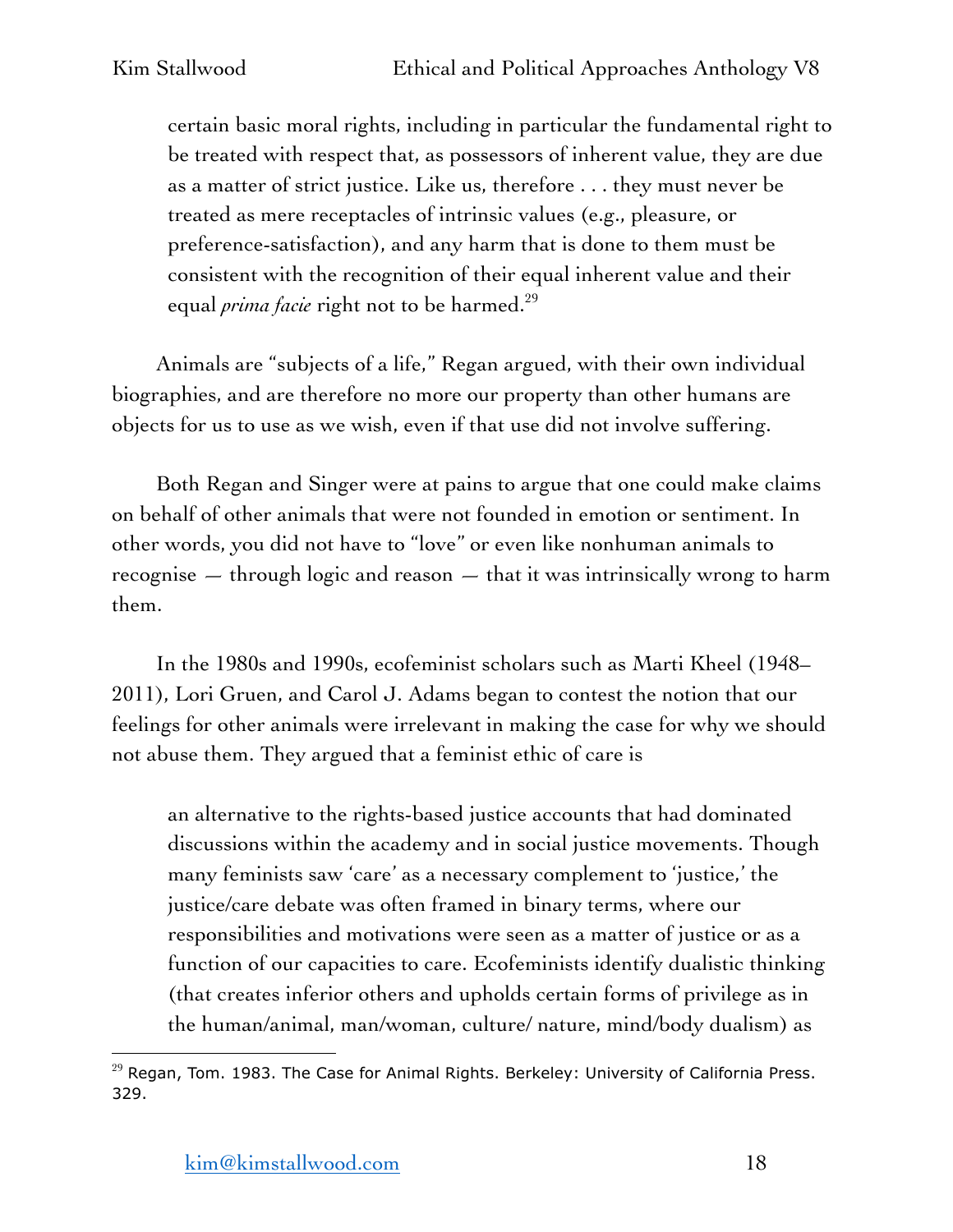one of the factors that undergirds oppression and distorts our relationships with the earth and other animals.<sup>30</sup>

Further to animal ethics, there is also in the academy the development of animal welfare science in the biological and veterinary sciences and animal studies (or human-animal studies) in the social sciences and humanities (as well as critical animal studies). These disciplines indicate significant changes are underway, specifically in the academy but also more broadly in society, to explore and understand the "compromise and concealment" in our relations with other animals. $31$ 

Two further related developments are animals and the law and animals and political theory. In the US, animal law is enjoying significant growth in research and litigation; the study of animals and political theory is less developed, and although there are indications that this is changing, $52$  it has not yet materialized into a political turn for animals.

For many years, Robert Garner stood out as the primary political theorist exploring the political status of nonhuman animals.<sup>33</sup> His current research considers society's treatment of other animals within the context of justice and the application of ideal and non-ideal theory to animal ethics with respect to legislation related to regulating and ending animal suffering.<sup>34</sup> New research on the political theory of animal rights is also led by Alasdair Cochrane, Dan Lyons,

 $30$  Adams, Carol J. & Lori Gruen (eds.) 2014. Ecofeminism. London: Bloomsbury. p.2-3

<sup>31</sup> Thomas, Keith. 1983. *Man and the Natural World*. New York: Pantheon Books. p. 303. "A mixture of compromise and concealment has so far prevented this conflict from having to be fully resolved. But the issue cannot be completely evaded and it can be relied upon to recur. It is one of the contradictions upon which modern civilisation may be said to rest. About its ultimate consequences we can only speculate."

 $32$  See Radford, Mike, 2001. Animal Welfare Law in Britain. Oxford: Oxford University Press. Schaffner, Joan, 2010. An Introduction to Animals and the Law. Basingstoke: Palgrave Macmillan. Wise, Steve. 2000. Rattling the Cage. New York: Basic Books.

 $33$  Garner, Robert, 1993. Animals, Politics and Morality. Manchester: Manchester University Press. Second Edition (2004). Garner, Robert, 1998. Political Animals. Basingstoke, Macmillan. Garner, Robert, 2005a. The Political Theory of Animal Rights. Manchester: Manchester University Press. Garner, Robert, 2005b. Animal Ethics. Cambridge: Polity Press.  $34$  Garner, Robert, 2013. A Theory of Justice for Animals. Oxford: Oxford University Press.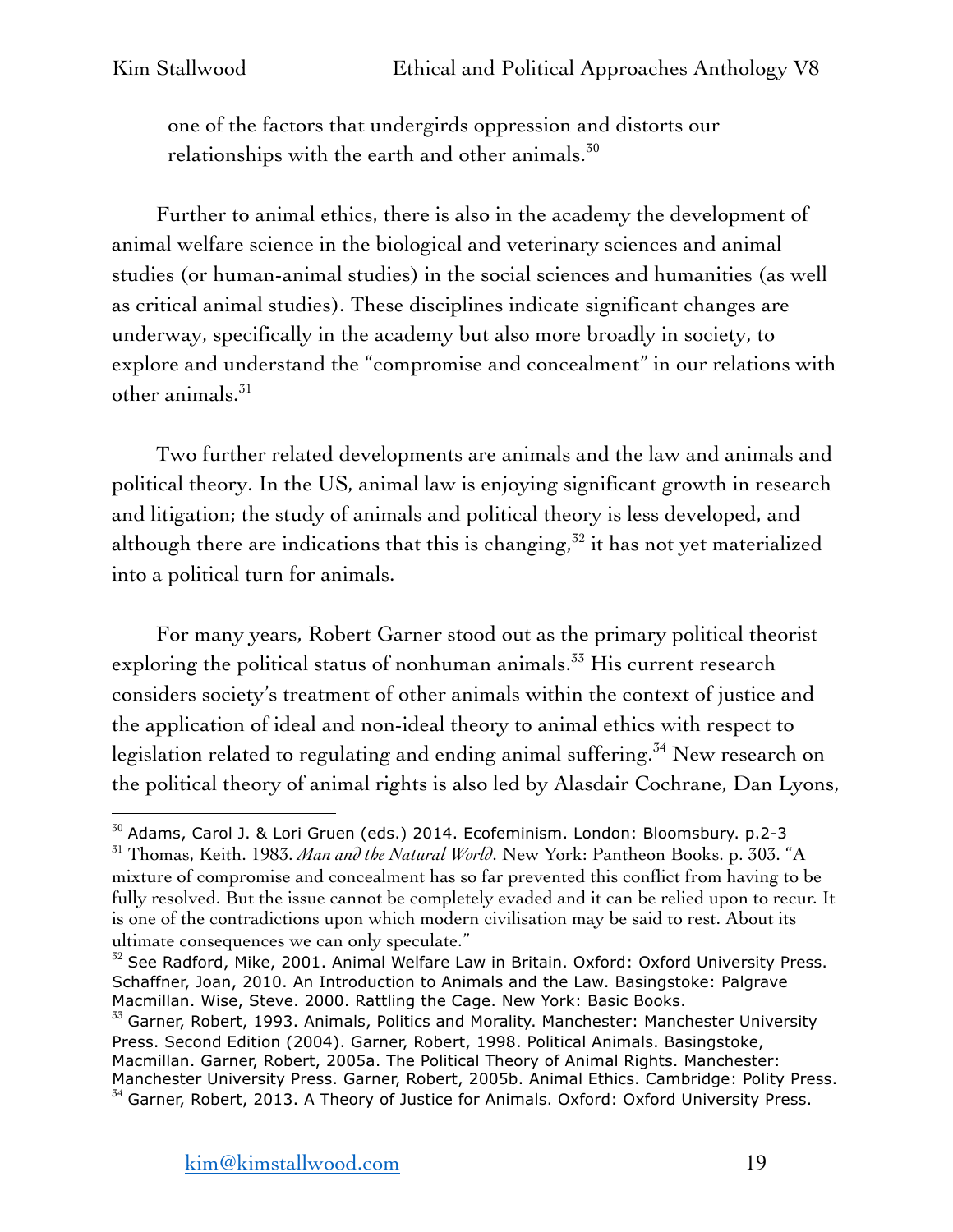Siobhan O'Sullivan, and Kimberley K. Smith.<sup>35</sup> But the publication of *Zoopolis: A Political Theory of Animal Rights* by Sue Donaldson and Will Kymlicka stands out as a key moment, as it provided a critical evaluation of the modern animal rights movement and a new approach to establishing moral and legal rights for animals by applying citizenship political theory to animals.

"But what surely is clear after 180 years of organised animal advocacy," they wrote, "is that we have made no demonstrable progress towards dismantling the system of animal exploitation."36

Our varied relationship with animals has its own moral complexities which have, in turn, political consequences, Donaldson and Kymlicka argue.

Some animals should be seen as forming separate sovereign communities on their own territories (animals in the wild vulnerable to human invasion and colonization); some animals are akin to migrants or denizens who choose to move into areas of human habitation (liminal opportunistic animals); and some animals should be seen as full citizens of the polity because of the way they've been bred over generations for interdependence with humans (domesticated animals).37

The work of Donaldson and Kymlicka and other political theorists who are exploring new ways to understand the moral and legal status of nonhuman animals is central to the development of public policy and its implementation. It is one thing to claim *moral rights* for animals; it is something else to successfully organize and persuade society (and its representational governments) to recognise and defend *legal rights* for animals. That is to say, the question of how fundamentalism meets *real politik*. Indeed, the animal rights movement as a

 <sup>35</sup> Cochrane, Alasdair. 2012. Animal Rights without Liberation. New York: Columbia University Press. Lyons, Dan. 2013. The Politics of Animal Experimentation. Basingstoke: Palgrave Macmillan. O'Sullivan, Siobhan, 2011. Animals, Equality and Democracy. Basingstoke: Palgrave Macmillan. Smith, Kimberley K. 2012. Governing Animals. Oxford: Oxford University Press.

 $36$  Donaldson, Sue and Kymlicka, Will, 2011. Zoopolis: A Political Theory of Animal Rights. Oxford: Oxford University Press. P. 3

 $37$  Donaldson, Sue and Kymlicka, Will, 2011. Zoopolis: A Political Theory of Animal Rights. Oxford: Oxford University Press. P. 14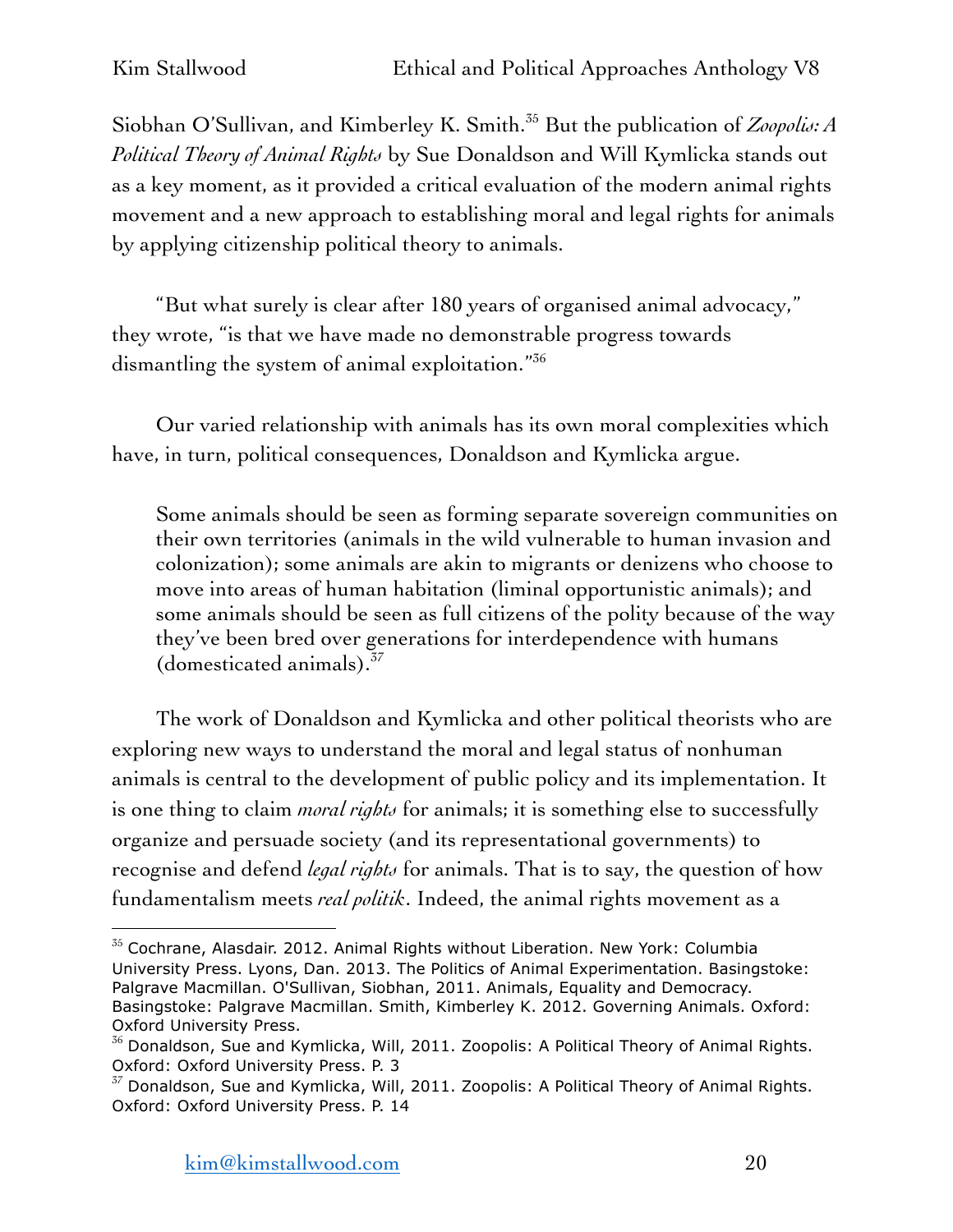fledgling social movement is not alone in struggling under the tension between abolition and regulation, or in failing to resolve them successfully.<sup>38</sup> Frequently, this tension is framed as an exclusive choice. I do not support this view. Both are needed to achieve change. The challenge is to learn how to direct movement strategies simultaneously and complementarily while pursuing both. Animal rights is (or should be) more than just a moral crusade pursuing idealistic goals of abolition. It should function as a pragmatic social movement working to embed the values of animal rights into public policy.<sup>39</sup> The animal rights movement can successfully chart its way through these turbulent waters with an understanding of how public education leads to public acceptance.

### **7. The Five Stages of Social Movements**

In his book, *Eco-Wars*, political scientist Ronald T. Libby discusses an analysis of the animal rights movement by Bill Rempel, a research scientist in animal agribusiness at the Department of Animal Science at the University of Minnesota.<sup>40</sup> Rempel makes the case that the agriculture industry's perception of the political influence of animal rights groups passes through four stages. His four stages of the animal rights movement are (1) developing an issue; (2) politicising the issue; (3) legislating the issue; (4) litigating the issue. From my experience with the animal rights movement, I conclude he was partially correct. Therefore, I have adapted it to the following five stages.

- 1. Public education, when people are enlightened about the issue and embrace it into their lives
- 2. Public policy development, when political parties, businesses, schools, professional associations and other entities that constitute society adopt sympathetic positions on the issue

 <sup>38</sup> Francione, Gary and Garner, Robert, 2010. The Animal Rights Debate. New York: Columbia University Press.

 $39$  Stallwood, Kim, 1996. 'Utopian Visions and Pragmatic Politics: Challenging the Foundations of Speciesism and Misothery' in Garner, Robert (ed.). Animal Rights: the Changing Debate. Basingstoke: Macmillan.

 $^{40}$  Libby, Ronald T., 1998. Eco-Wars. New York: Columbia University Press. 62-63.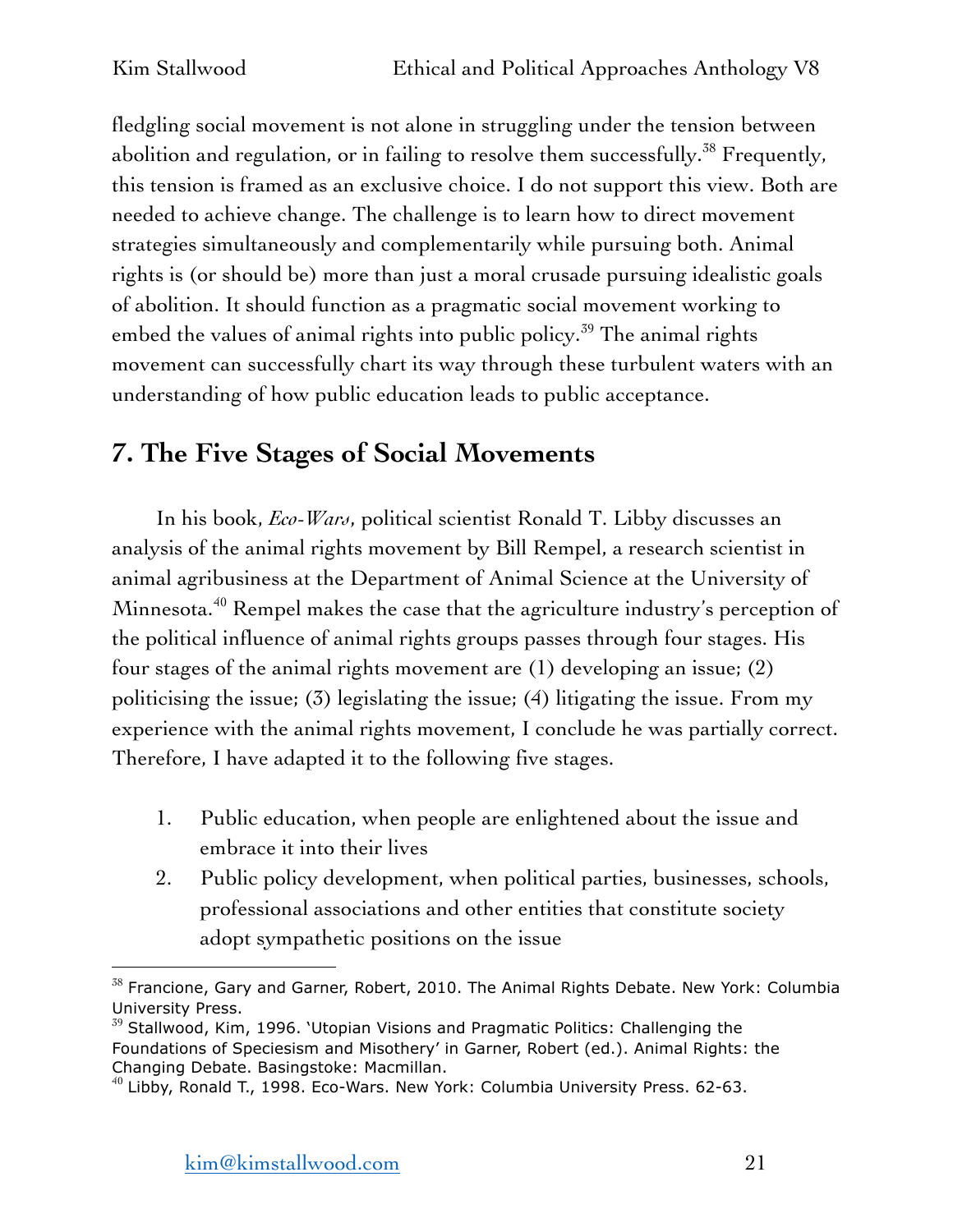- 3. Legislation, when laws are passed on the issue
- 4. Implementation, when laws and other public policy instruments are enforced on the issue
- 5. Public acceptance, when the issue is embedded into the values of society

This is the progression of a successful social movement as it emerges from obscurity into acceptance. The five-stage analysis makes it possible to determine which stage is reached, what is next, and why some organisations and issues fail, stagnate or succeed. The five-stage analysis can also evaluate individual or single objectives and how their strategies are pursued. Most issues start in stage one and expand to the others, but not always in a clear sequential order. Movements, like life, can be very complicated; not everything fits neatly into any analysis, and simplistic schemes are problematic when many influences are in motion. Nevertheless, they help to determine where we have come from and where we go from here.

For any social movement to achieve its mission, it must pass through each of the five stages and maintain an active engagement in each one. In doing so, its ability to resist setbacks, obstacles, and opposition from opponents is diminished increasingly. In other words, as a social movement expands its presence in each stage while maintaining activities in each one, the power and control that any opposition may wield against it is further weakened.

For example, the gay rights movement in the US used public education (through scientific definitions and personal narratives) to counter the stigma of homosexuality as being "unnatural" or "dangerous." Its supporters organized to push for political change to end discriminatory laws and to demand equal protection under the US Constitution, which resulted in the legalization of samesex marriage nationwide. [citation?] Today, public opinion polls show that a majority of Americans support same-sex marriage, a drastic change from only a decade ago.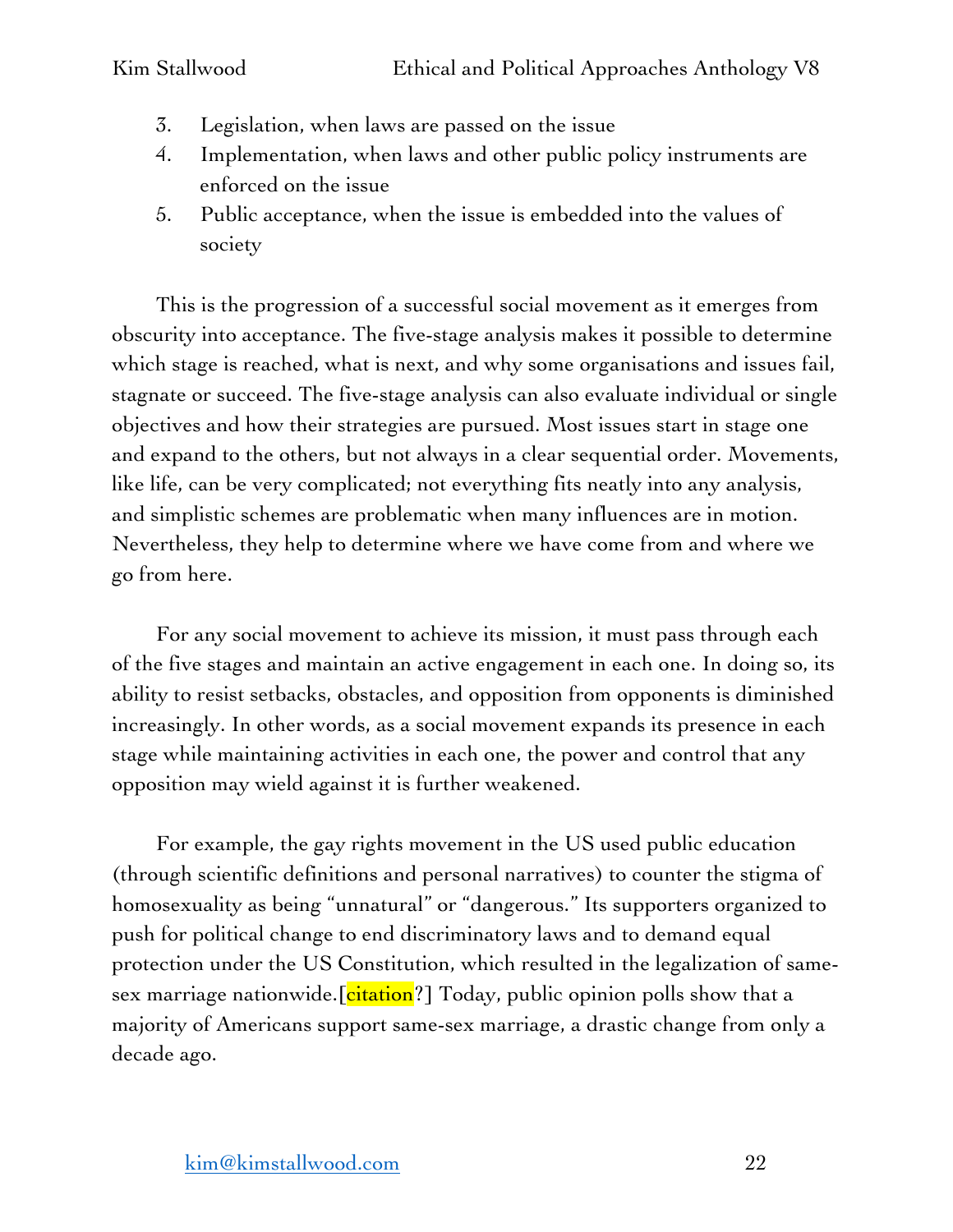These same five stages illustrate the transition animal advocates must make from moral crusaders to political activists, to transform the animal rights movement from a moral crusade to an effective social movement. This analysis also shows the need for a variety of organisations with differing approaches. For example, general campaigning organisations (e.g., In Defense of Animals, IFAW, PETA) are needed to be active in Stages One and Two, along with specialist campaigning organisations such as United Poultry Concerns. This is not to suggest that these groups are not also present in Stages Three and Four, as some of their work may also fit this description; however, the organisations specialising in law and public policy (e.g., Animal Legal Defence Fund, Humane Society Legislative Fund, Nonhuman Rights Project) are those who will be most active here and not in public education.

As a whole, the modern animal rights movement has not fully progressed beyond the public education phase of Stage One. True, it has some presence in public policy, legislation, and enforcement (Stages Two through Four), but I think most animal advocates feel more comfortable in the moral crusade (stages one and two) than as part of a social movement (Stages Three and Four). This is likely because a) they are comfortable drawing from their personal transformative moments to talk about their own personal experiences (going vegan, buying cruelty-free products) but are not well-versed in formal political organizing, b) not enough activists understand that just sharing educational information with other individuals (who might make their own personal transformations) will tip the balance for institutional change the way that formal political action can, and c) we generally live as passive consumers untaught and unskilled in knowing how to achieve social justice. It is easier to make a cardboard sign and stand outside a fur salon to protest for an hour than it is to collect signatures, lobby legislators, or put pro-animal initiatives on a ballot.

We can never assume that a growing collective of personal lifestyle change automatically leads to institutional, societal change. The capriciousness of human nature is subject to change. Institutionalised regulations and laws are much more entrenched expressions of society's values. Unfortunately, the animal industrial complex is deeply ingrained and fully engaged in all five stages, which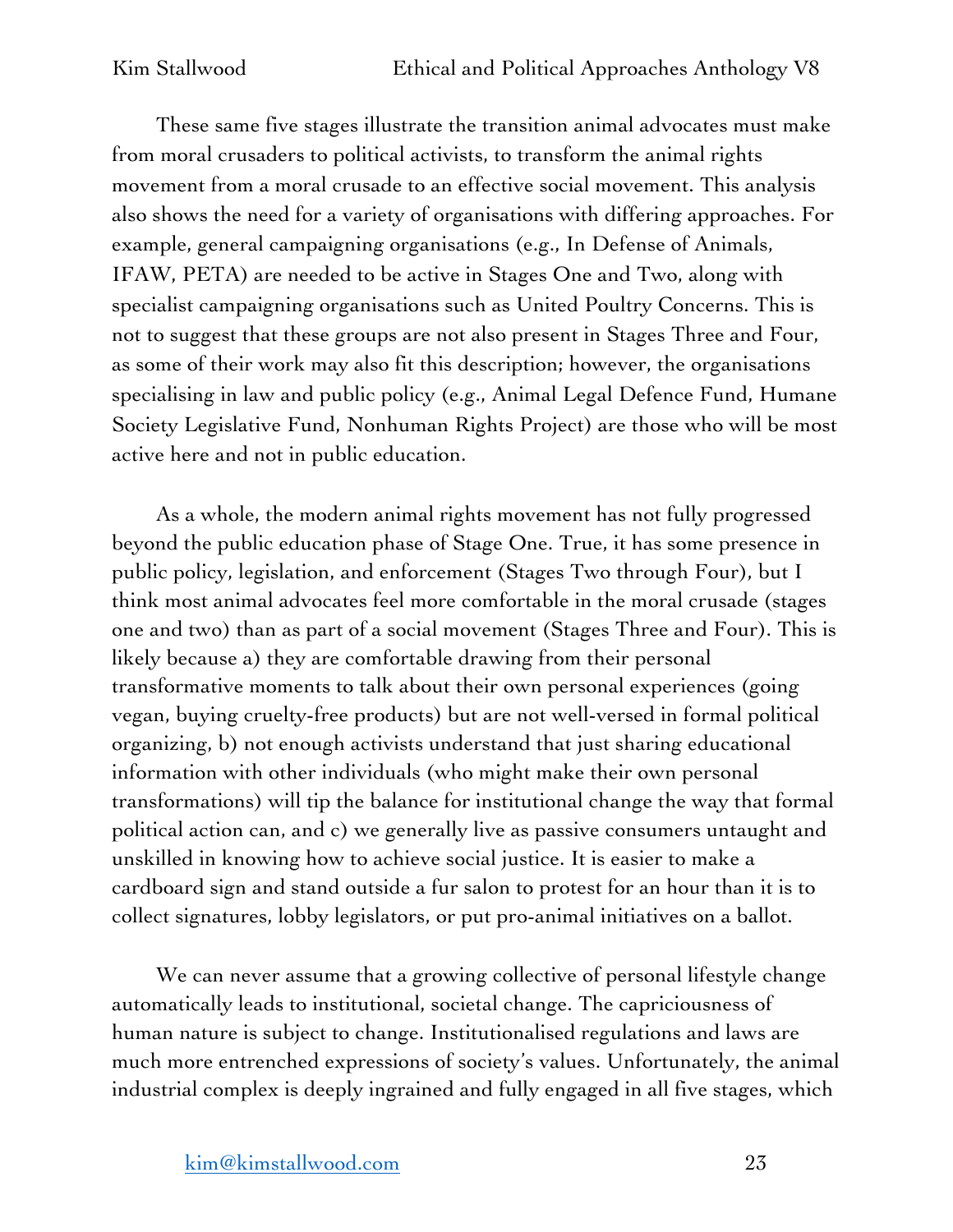is why much of the public debate and legislation relating to nonhuman animals is about the parameters of how they can be used and not the abolition of practices or protecting other animals from violence. Those who represent the animal industrial complex remain in positions of power and influence; they control the public policy debate about the moral and legal status of other animals. Nonhuman animals are still principally viewed as property, and therefore are disposable commodities in public policy.

### **8. At the Political Crossroads**

Nonhuman animals can neither join a moral crusade nor organise their own social movement. Unlike humans, they cannot be the agency of their own liberation. Further, nonhuman animals are not the problem. They do not choose to subject themselves to the cruelty and exploitation we inflict upon them. We are the problem. And we are the solution. We can only stop institutionalised violence to nonhuman animals and award rights to them *if we want to*.

Nonhuman animals are already in the political arena, except their representatives are allied with powerful commercial interests—the animal industrial complex—to ensure that animal exploitation continues for as long as possible, even when non-animal products, services, and options are available. The involvement of powerful commercial interests in the political process helps to maintain the status quo, to make sure that any regulations or laws protect their interest in using animals rather than further our interest (and the animals' interest) in not being used at all.

Notwithstanding significant challenges and noteworthy accomplishments, the impact to date of the modern animal rights movement on society's relationship with animals is limited. The present reliance upon a strategy emphasising personal lifestyle choice appeals only to a small minority. For example, in a public opinion poll commissioned by the Vegan Society in the UK in partnership with *Vegan Life* magazine, it was found that only 1.05% of the age 15 and over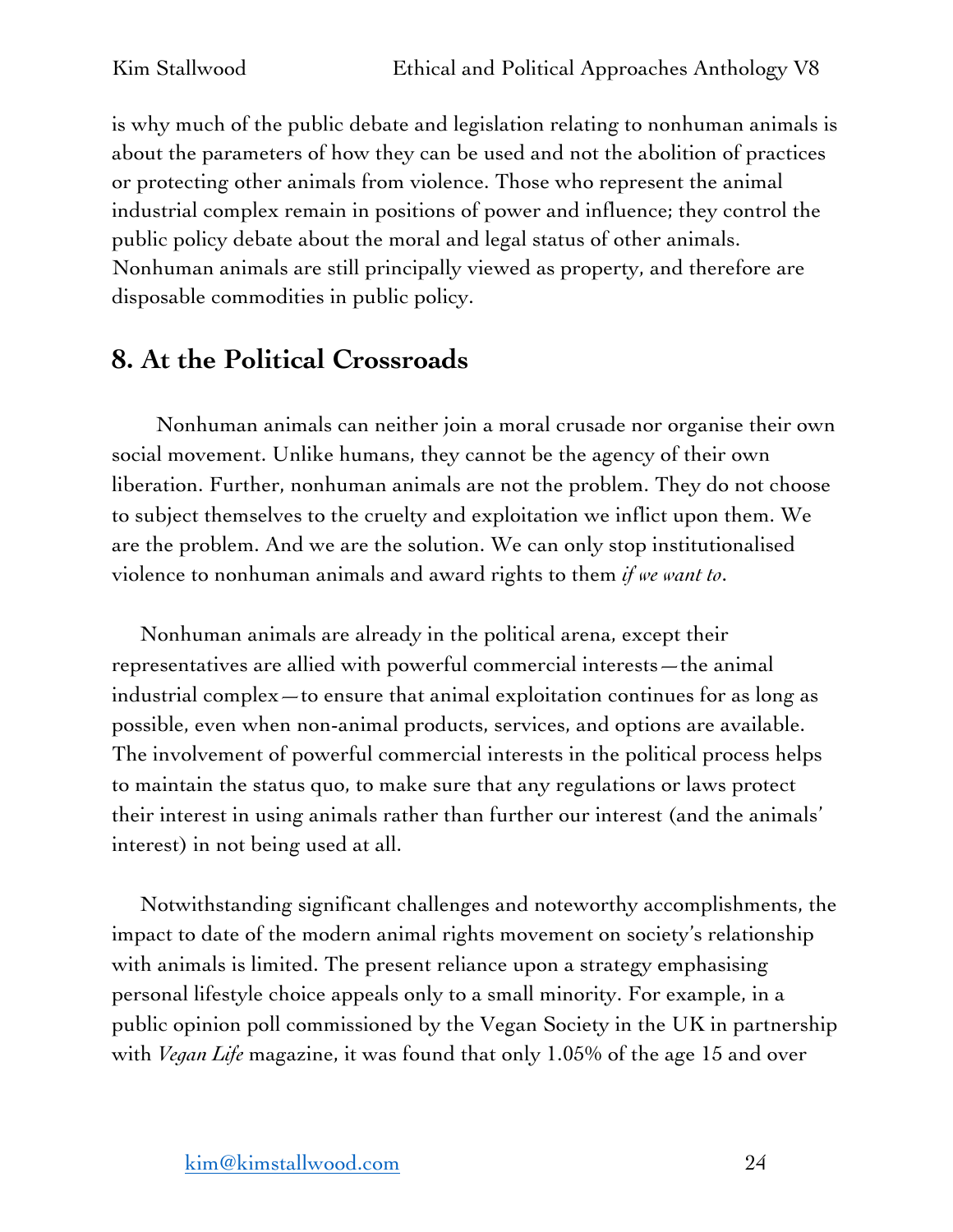population was vegan.<sup>41</sup> Although this was reported in the media as an "increase of over 350% over the past decade, making veganism one of Britain's fastest growing lifestyle movements," I had hoped that after 40 years of the modern animal rights movement, which includes vegan advocacy as one of its primary recommendations for action, that the number was higher.<sup> $42$ </sup> A poll commissioned by the Vegetarian Resource Group in the US found that 3.3% of adults 18 and over were people who never ate meat, fish, seafood or poultry. About one half of the vegetarians were also vegan.<sup>43</sup> Again, one has to wonder why this number is not significantly higher.

### **9. Taking the Political Turn for Animals**

It is naive, even delusional, for the animal rights movement to believe that this present strategy of a moral crusade will persuade society and its representational governments to recognise legal rights for animals, including enforcement by the state with its legal apparatus.

The animal industrial complex is the formidable adversary of the animal rights movement; however, its position as opponent can be softened and, in certain situations, could be positioned as associate, if the animal rights movement became a social movement with a political agenda. Therefore, I believe the new strategy of the animal rights movement must be to transition from a moral crusade to a social movement – not one or the other but both at the same time. This is the only way to cross the fault line lying between success and failure in understanding the difference between personal and institutional change. This is how to take the political turn for animals. My argument here is to recognise that much has been achieved for animals but these accomplishments fail to tackle in any meaningful way the institutionalised exploitation of animals.

 <sup>41</sup> https://www.vegansociety.com/whats-new/news/find-out-how-many-vegans-are-greatbritain

 $42$  "Number Of Vegans In Britain Soars In Past Decade, Here's Why" by Rachel Moss. http://www.huffingtonpost.co.uk/entry/number-of-vegans-in-uk-halfmillion\_uk\_573c2557e4b0328a838b92a3

 $43$  http://www.vrg.org/blog/2016/04/29/how-many-adults-in-the-u-s-are-vegetarian-andvegan-how-many-adults-eat-vegetarian-and-vegan-meals-when-eating-out/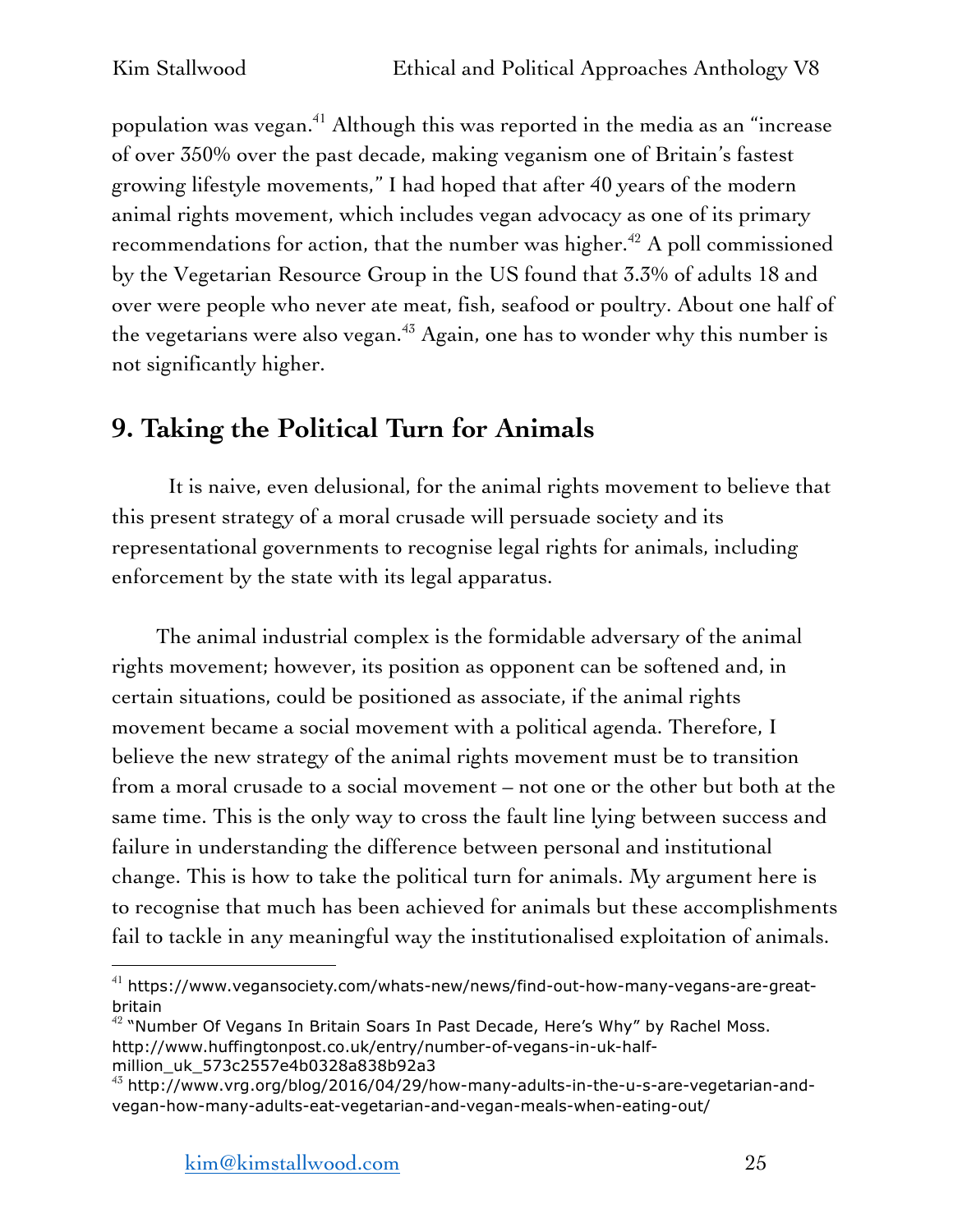"The animal advocacy movement has nibbled at the edges of this system of animal exploitation," Donaldson and Kymlicka write, "but the system itself endures, and indeed expands and deepens all the time, with remarkably little public discussion.44" I agree with them when they write in *Zoopolis*, that "In a more global perspective, we would argue that the [animal rights] movement has largely failed. The numbers tell the story."<sup>45</sup>

The animal rights movement was largely absent from the US presidential election campaign. Between the primaries and Election Day, the movement had ample opportunity to engage with the American people about its treatment of animals at a time when the nation was discussing its values and future. The opportunity to raise society's treatment of animals during the time of a national debate has once again been lost.

This unsatisfactory situation is further testimony to my assessment that the US animal rights movement is largely in Stage One (public education) with some activity in Stages Two, Three, and Four (public policy, legislation, and enforcement). Once again, the US animal rights movement failed again to seize the opportunity to take the political turn for animals. Meanwhile, the financial and other interests that constitute the animal industrial complex were fully engaged in the presidential election campaign.

When making the case for the Sanders protest, Matt Johnson of DxE said that the group's the aim was to "get the issue on the table, and prevent it from being forgotten or silenced."<sup>46</sup> Indeed, the modern animal rights movement has only recently succeeded in getting the issue of animal rights into the public's consciousness. We fail to make any meaningful impact in the mainstream political arena. This criticism is not made with any intent to impugn the progress

 $44$  Sue Donaldson and Will Kymlicka. 2011. Zoopolis: A Political Theory of Animal Rights. Oxford: Oxford University Press. p.2.

 $45$  Sue Donaldson and Will Kymlicka. 2011. Zoopolis: A Political Theory of Animal Rights. Oxford: Oxford University Press. p.2.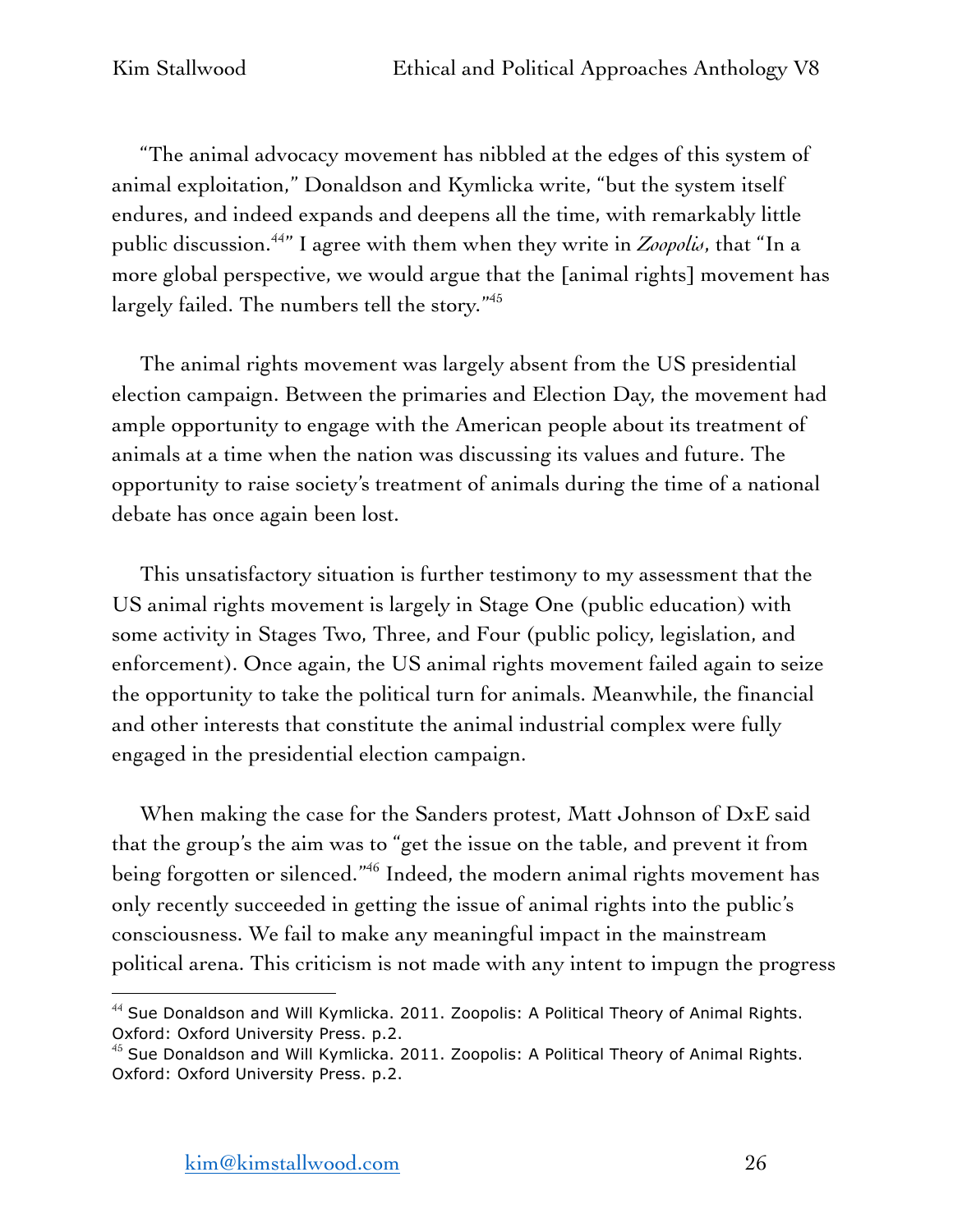made to date in public policy related to animals. The animal rights movement can rightly make claim to the accomplishments it has achieved in various local and state (including with citizen initiatives) legislatures and the federal government in the US, and in many other countries throughout the world, and with such international agencies and governments as the Convention on International Trade in Endangered Species of Wild Fauna and Flora (CITES) and the European Union. Nonetheless, animal rights is still principally framed as a personal lifestyle choice — a moral crusade. Animal rights is not a mainstream political issue alongside others such as the economy, defence, and civil rights. For it to become a true social movement, people who are sympathetic toward animals must:

1. Engage with local community meetings and speak out whenever any issue is considered that affects animals. For example, advocates can support Trap-Neuter-Return programs to reduce the population of community cats, or meet with school boards to persuade them to adopt Meatless Mondays and vegetarian/vegan alternatives in school cafeterias.

2. Join political parties and attend local and state meetings to become engaged with issues and candidates. They can discuss animal rights with others in their political party and collaborate with like-minded party members to develop party positions that are informed and sympathetic.

3. Join animal-related state lobbying organizations, which in the US include chapters of the League of Humane Voters and individual groups such as Animal Protection Voters New Mexico. By adding their voices to others in the state who care about animals, advocates can strengthen the call for more effective legislation and oppose any proposal that puts the lives of animals at risk.

4. Quiz candidates for office regarding their positions on animal issues so that they understand how much of the public cares about animals and wants to know where they stand. Encourage candidates to make official statements about supporting animal protection.

 <sup>46</sup> https://munchies.vice.com/en/articles/why-these-vegans-are-protesting-bernie-sandersrallies